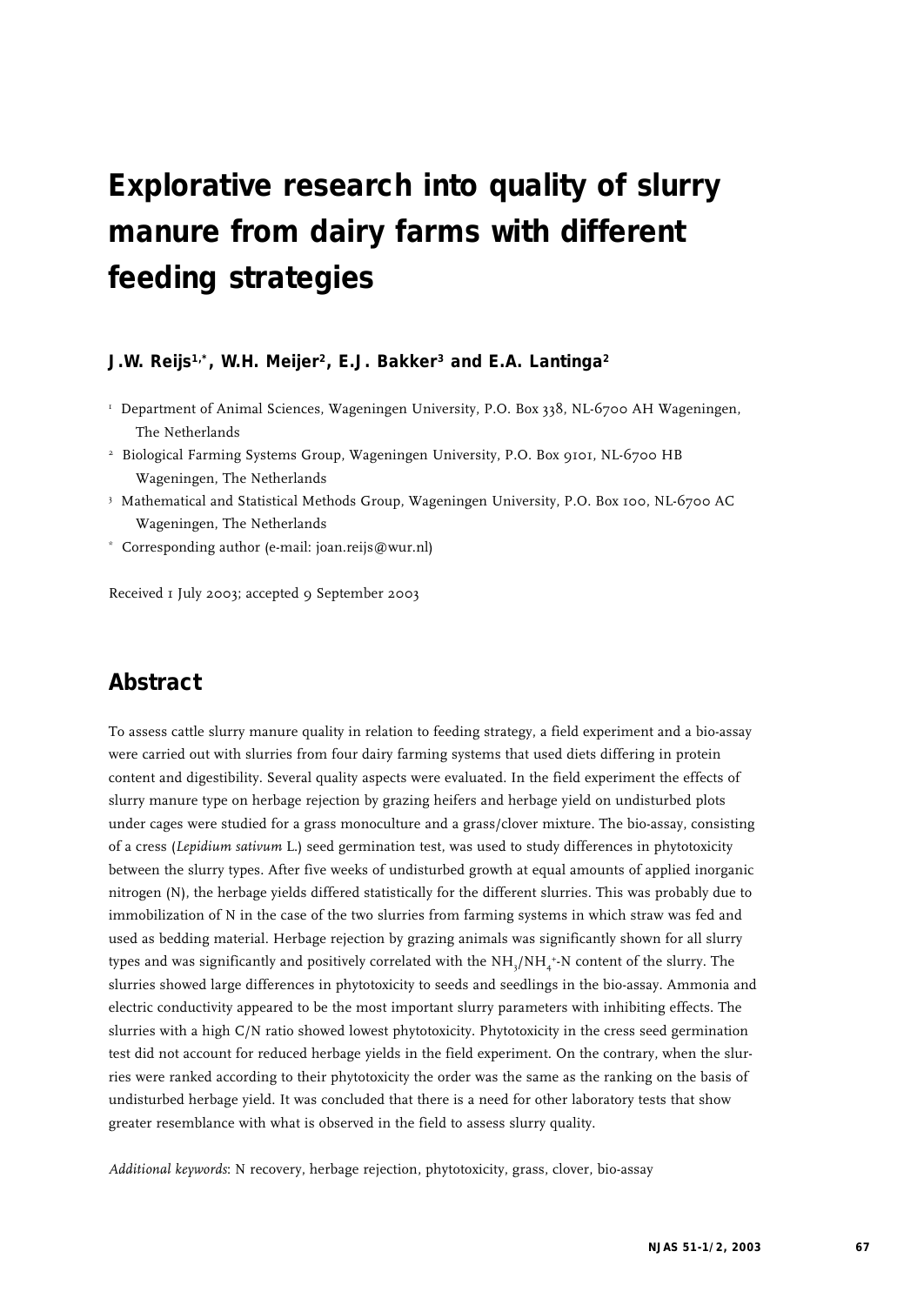# **Introduction**

Nutrient efficiency of Dutch dairy farming has decreased drastically during the period 1950–1990, mainly as a result of a strong increase in the use of inorganic fertilizer on grassland (Van Keulen *et al*., 1996). In recent years, European and national legislation have forced farmers to rapidly reduce nutrient losses (Henkens & Van Keulen, 2001). So, there is a need for knowledge on improving nutrient efficiency at farm level. From model calculations Van Bruchem *et al*. (1999a) concluded that the most effective way to reduce nitrogen (N) losses at farm level is to improve soil N efficiency by decreasing N input through inorganic fertilizer. This should be accomplished by an improved efficiency of use of internal resources like on-farm produced feed and manure (Aarts *et al*., 2000).

Velthof *et al*. (2000) stated that the environmental problems associated with highinput livestock farming systems and inappropriate use of animal manure have given a strong impetus to re-value animal manure as a source of essential plant nutrients and as a means to improve soil quality. Animal manure has to become again the major source of nutrients for fodder crops like grass and maize. Also the farmers of the VEL and VANLA (Stuiver *et al*., 2003) environmental co-operatives in the province of Friesland recognized this need as crucial and aim at an improvement of slurry manure through an adapted feeding strategy.

Recently, attempts have been made at the integrated mixed farm A.P. Minderhoudhoeve (APM) in Oostelijk Flevoland to modify slurry manure quality by means of adapting feeding strategy (Lantinga, 2000). To reduce ammonia emission and nitrate leaching, to stimulate microbiological activity in the soil and to increase soil organic N content, dietary crude protein content was decreased drastically and up to 3 kg straw per cow was fed daily. In the farm's grass/clover leys the amount of total N in the  $o$ –30 cm soil layer increased with 250 kg N ha<sup>-1</sup> year<sup>-1</sup> on average (unpublished results). This high net immobilization of soil N was attributed to the high C/N ratio of the slurry applied (cf. Whitehead, 1995). In addition, also the use of straw as animal feed or bedding material can cause immobilization (Van Faassen & Van Dijk, 1987). An increase in total soil N may lead to an increase in the inorganic soil N supply available for plant uptake (Langmeier *et al*., 2001; Silgram & Chambers, 2002).

Herbage rejection due to fouling by cattle is a phenomenon frequently observed in pasture studies. Generally, the odour of the faeces is thought to be the main reason for herbage rejection around dung pats (Marten & Donker, 1964; Marsh & Campling, 1970; Dohi *et al*. 1999). The botanical composition of the sward may influence the degree of rejection. Marten & Donker  $(1964)$  found that faeces deposited on a monoculture of bromegrass led to greater refusal of forage than faeces deposited on a mixture of bromegrass and alfalfa. According to Mackie *et al*. (1998) there are four principal classes of odour compounds: (1) branched- and straight-chain volatile fatty acids (VFA), (2) ammonia and volatile amines, (3) indoles and phenols, and (4) volatile sulphur-containing compounds. These compounds are products from hydrolysis and fermentation of organic matter under anaerobic conditions. At the APM farm, Bosker *et al*. (2003) found considerably less herbage rejection around dung pats from cattle fed a low-protein diet that included straw than around dung pats from cattle fed diets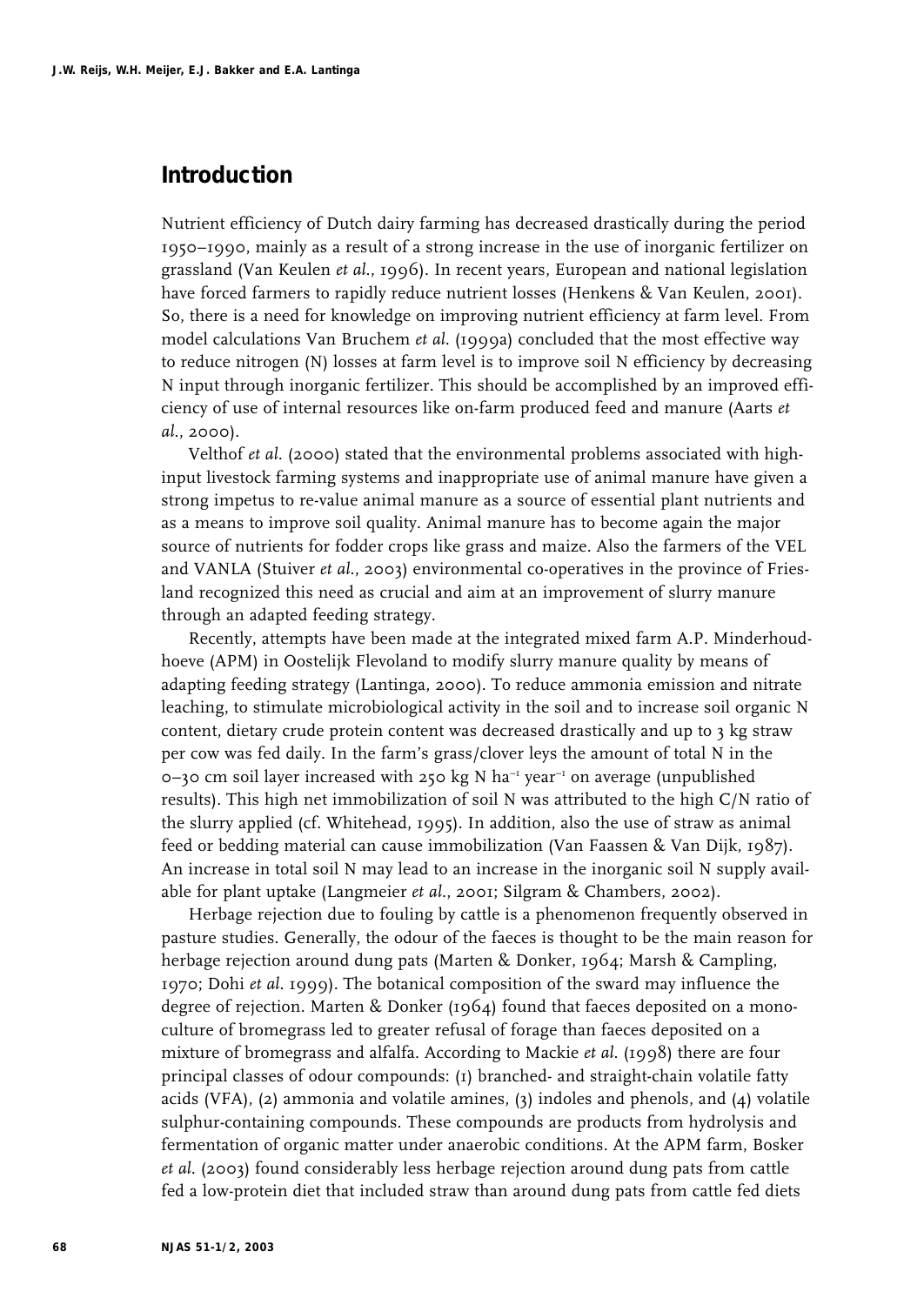without straw. Besides, slurry produced on this diet and applied on a continuously grazed pasture did not lead to herbage rejection.

Phytotoxic properties of organic substances can severely damage crop yields (Mathur *et al*., 1993). A relatively easy and quick method to test phytotoxicity of chemical substances is a bio-assay, using a germination test with cress (*Lepidium sativum* L.) seeds. This test is often used to evaluate toxicity of organic fertilizers like compost (Zucconi *et al*., 1985). Phytotoxicity in such a seed germination bio-assay is the capability of substances to inhibit or reduce seed germination or root growth. From a bioassay with cress seeds, using the same dung types as Bosker *et al*. (2003), Hoekstra *et al*. (2002) concluded that diets with lower protein contents and less supplementary concentrates resulted in a lower phytotoxicity of the dung to seeds or seedlings. The highest negative correlations were found between the germination index (a combined and dimensionless index for the number of germinated seeds and the root length of the germinated seeds, relative to the control) and electric conductivity (EC) or total-N concentration in the dung extracts. The authors suggested that slurry manure might be more phytotoxic than dung because of its much higher ammonia content, which is known for its phytotoxicity to seeds and seedlings (Wong *et al*., 1983). Van Bruchem *et al*. (1999b) suggested that besides ammonia, also other nitrogenous compounds resulting from amino-acid metabolism, like biogenic amines and phenolic compounds (phenol, indol, scatol, cresol) might play a role in phytotoxicity.

In this study, slurry manures collected from four farming systems with different feeding strategies were compared in a field experiment and a bio-assay using the cress germination test. The objectives of the field experiment were to determine (1) effects of the four slurry manures on apparent N recovery and herbage yield with undisturbed growth of a grass/clover field and a grass monoculture, (2) whether these effects could be related to the amount of inorganic N applied, (3) whether these effects could be related to chemical slurry characteristics, (4) effects of these manures on herbage rejection in a grass/clover mixture and a grass monoculture, and (5) whether these rejection effects could be related to odorous compounds in the slurry.

The objectives of the bio-assay were to determine (1) whether there are differences in phytotoxicity between the slurry types, and (2) whether these differences could be related to chemical characteristics of the slurry.

The objective of the combination of the two experiments was to test whether the differences in phytotoxicity as established in the bio-assay could be related to yield differences observed in the field experiment.

# **Materials and methods**

# **Slurry collection, storage and sampling**

The experiments were carried out in the summer of 2001 with slurry manure from four farming systems (laid out at three different experimental farms) with different feeding strategies (Table 1). APMlac slurry was from lactating cows at experimental farm A.P. Minderhoudhoeve (APM). The diet fed to these cows had a moderate protein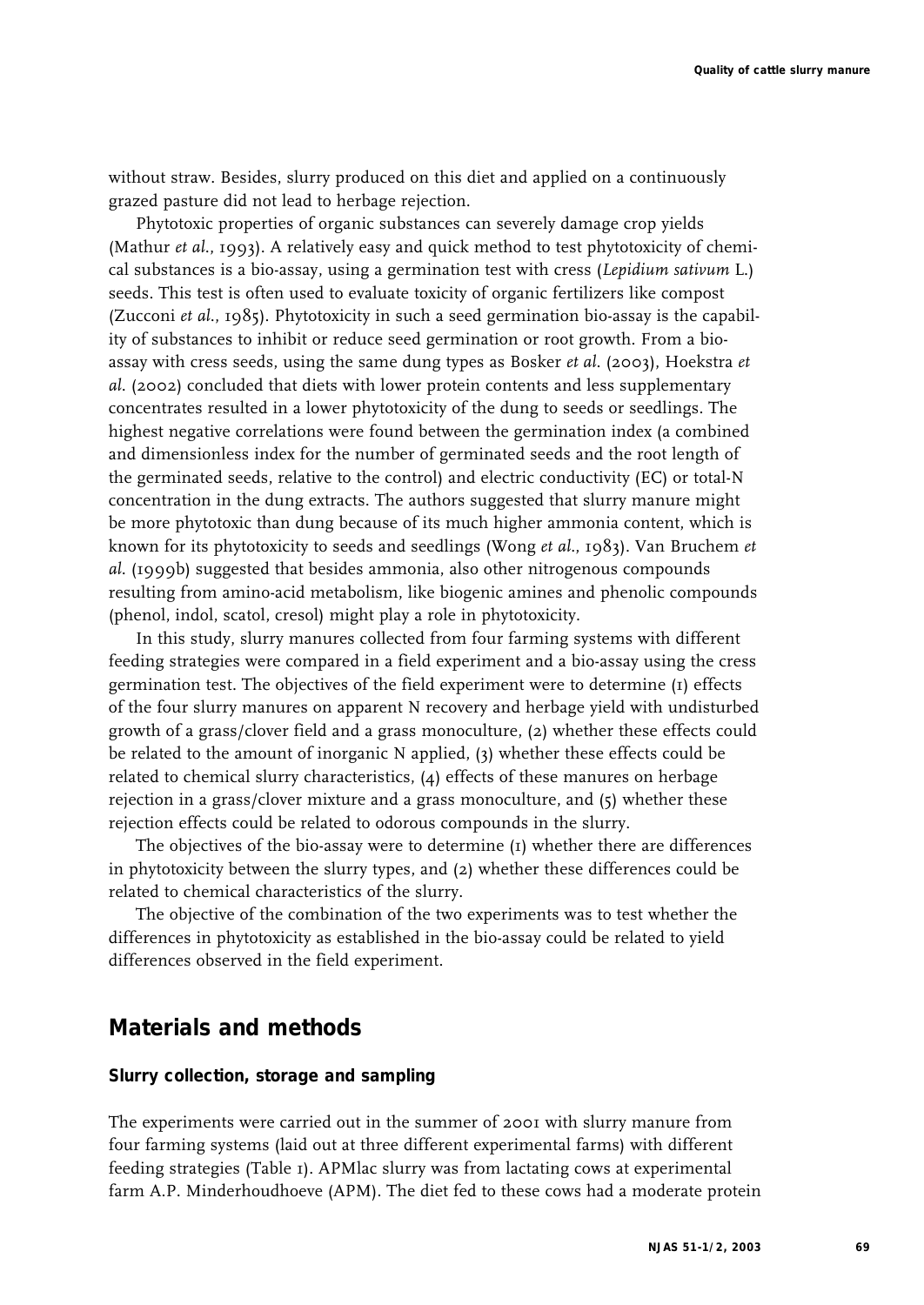|                                             | Farming system where slurry manure was collected <sup>1</sup> |         |               |            |  |
|---------------------------------------------|---------------------------------------------------------------|---------|---------------|------------|--|
|                                             | APMlac                                                        | OSK     | APMdry        | <b>MAR</b> |  |
| Intake (kg DM <sup>2</sup> per cow per day) |                                                               |         |               |            |  |
| Grass silage                                |                                                               |         | 5.2           | I.2        |  |
| Maize silage                                |                                                               |         |               | 6.8        |  |
| Whole-crop wheat silage                     | 6.9                                                           |         | 2.2           |            |  |
| Fresh grass                                 | 7.0                                                           | 13.9    |               | 6.3        |  |
| Wheat straw                                 | I.5                                                           |         | 1.8           |            |  |
| Maize straw                                 |                                                               |         |               | O.Q        |  |
| By-products                                 | 3.4                                                           |         |               | 2.3        |  |
| Concentrates                                | 3.1                                                           | 2.6     | I.5           | 4.4        |  |
| Total                                       | 21.8                                                          | 16.5    | 10.7          | 22.1       |  |
| Diet composition                            |                                                               |         |               |            |  |
| VEM <sup>3</sup> (per kg DM)                | 930                                                           | 1050    | 820           | 1020       |  |
| Crude protein (g per kg DM)                 | I4I                                                           | 180     | 120           | 149        |  |
| Starch (g per kg DM)                        | IOI                                                           | 27      | 73            | 194        |  |
| Other characteristics                       |                                                               |         |               |            |  |
| Bedding material                            | chopped straw                                                 | sawdust | chopped straw | sawdust    |  |
| Slurry collected from:                      | floor                                                         | pit     | floor         | pit        |  |
| Time between production and collection      | o weeks                                                       | 1 week  | o weeks       | 4 weeks    |  |
| Time between collection and application     | 3 weeks                                                       | 2 weeks | 3 weeks       | 2 weeks    |  |

Table 1. Intake, diet composition and other characteristics of the four farming systems where cattle slurry manure was collected.

<sup>1</sup> APMlac = A.P. Minderhoudhoeve (lactating cows);  $OSK = O$ ssekampen; APMdry = A.P. Minderhoudhoeve (dry cows); MAR = De Marke.

 $2$  DM = dry matter.

<sup>3</sup> VEM = Voeder Eenheid Melk; Dutch standard for Net Energy Lactation (I VEM = 6.9 kJ).

content and was rather low in digestibility because of the addition of straw. OSK slurry was collected from experimental farm De Ossekampen in Wageningen, where dairy cows were fed highly digestible fresh grass with a high protein content. APMdry slurry was from dry cows at experimental farm APM, which were fed a low-protein diet including straw with low digestibility. MAR slurry was from dairy cows of experimental farm De Marke in Hengelo (Gelderland), where the cows were fed a highly digestible diet with a moderate protein content.

From each farming system 800–900 litres of slurry manure were collected and mixed in a 1000-litre polyethylene container. The APMlac and APMdry slurries were collected with a manure scraper from a concrete floor, filling the containers by hand. The OSK and MAR slurries were pumped directly from the slurry pit into the contain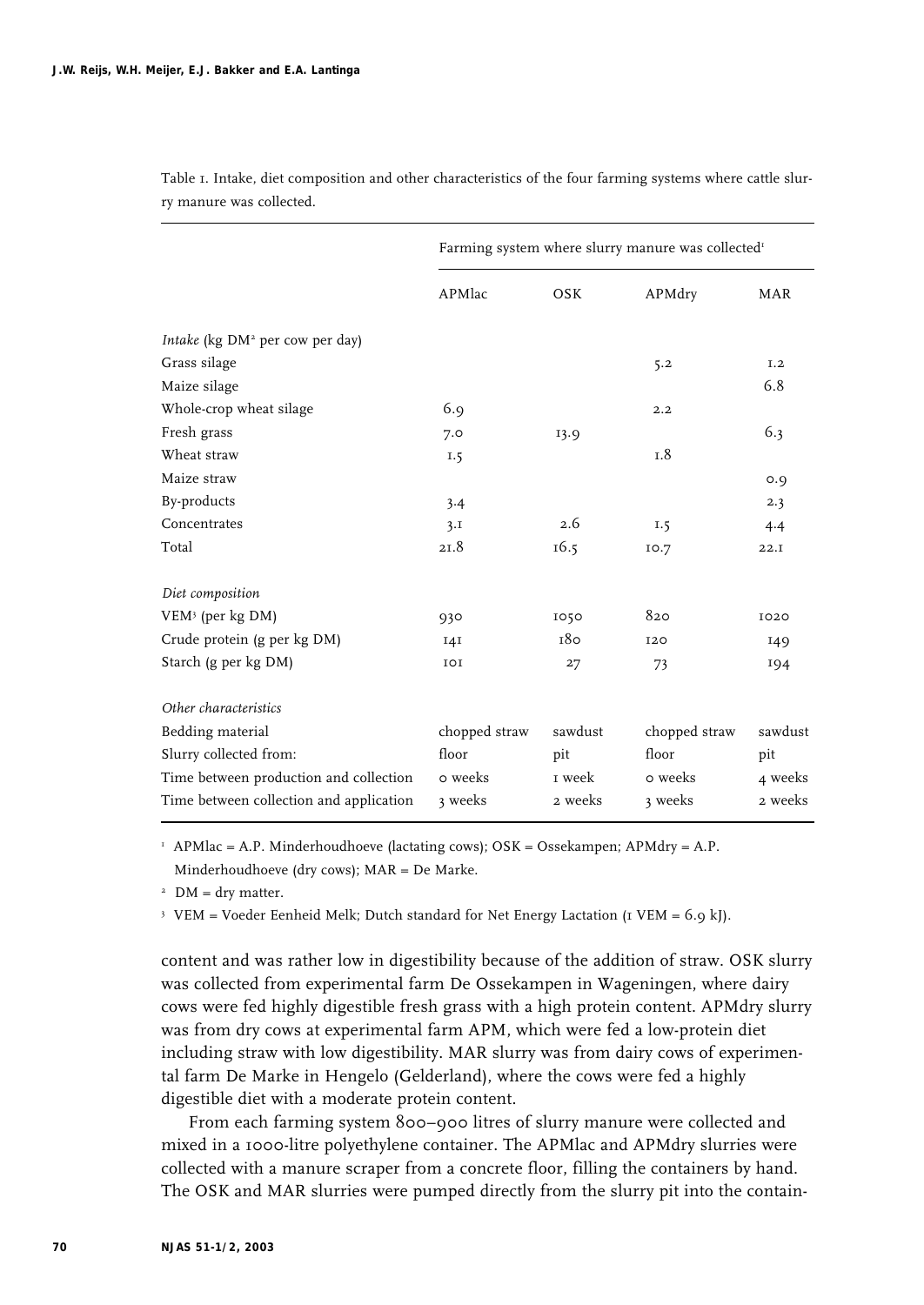ers (Table 1). Containers were stored outdoors for 2 to 3 weeks. On 13 August 2001, after mixing the slurry in the application unit shortly before use, a sample from each slurry type was taken and analysed for dry matter (ISO 6496) and total-N (Kjeldahl method, ISO 5983) Ash was determined in a furnace at 550°C. Total C of the slurry samples was determined by elemental analysis using an EA 1110® CHN analyser (CE instruments, Milan, Italy).  $\mathrm{NH}_3/\mathrm{NH}_4$ +N was determined according to the Berthlot method (Anon., 1974).  $\mathrm{NH}_3/\mathrm{NH}_4$ +-N is the sum of NH<sub>3</sub> (aq) and NH $_4^+$  present in the equilibrium: NH3 (aq)  $\Leftrightarrow$  NH4 $^+_4$ + OH $^+$ , with NH3 (aq) being the amount of NH3 dissolved in water.

To determine biogenic amines, phenol, indol, cresol and scatol contents, 1 gramme slurry was extracted with 1 ml methanol during 4 hours at room temperature. The extract was centrifuged at 3000 x *g* and the supernatant was used for further analysis. Biogenic amines were separated with ion-chromatography, using an amino acid analyser (Alpha Plus®, LKB, Sweden). Determination was done using spectrophotometry at 570 nm after post-column colouring with ninhydrin. For the determination of phenol the supernatant was analysed with reversed phase chromatography using a C-18 Alltime® column. The eluent consisted of 50% Na-acetate (2.5 g  $l^{-1}$ ) and 50% methanol. Peak registration was done with UV-detection at 275 nm. The same methods were used for the determination of cresol, indol and scatol, using a slightly different eluent (35% Na-acetate and 65% methanol) and peak registration for cresol and indol at 215 nm and for scatol at 223 nm.

### **The field experiment**

The field experiment was laid out on a 3.2-ha pasture of experimental farm De Ossekampen. The soil was a fine-textured river clay with 53% lutum (particles < 0.002 mm), 8.1 % organic matter (C/N ratio 7) and pH-KCl 5.0 in the 0-10 cm soil layer. The pasture had been established in June 1999, after one year of cropping with silage maize (*Zea mays* L.).

The area where the experiment was carried out consisted of an experimental part and a put-and-take part. Herbage height on the experimental part was controlled by exchanging heifers with the put-and-take part. The average herbage height aimed at was 7 cm, being the optimum height under continuous grazing in terms of both herbage intake per animal and per unit area (Lantinga, 1988). Half of the experimental part (grass/clover) was sown with a mixture of perennial ryegrass (*Lolium perenne* L.) and white clover (*Trifolium repens* L.), the other half (grass) with perennial ryegrass only. Before the start of the experiment three silage cuts were taken on the entire field. Before every cut, the field was fertilized at a rate of about 150 kg inorganic fertilizer N per ha in total. After the first cut  $25 \text{ m}^3$  slurry manure per ha was applied, equivalent to an amount of 110 kg total-N per ha.

On the grass/clover as well as on the grass of the experimental part 20 plots of 2.4 m x 10 m were established. On 13 August 2001, 10 days after the third silage cut, the different slurry types were surface-applied on these plots in small strips, using a Schepan MMM® slurry application unit (Scheepers, 1978). Surface application was used to be able to study the rejection of fouled herbage. The intention was to apply 80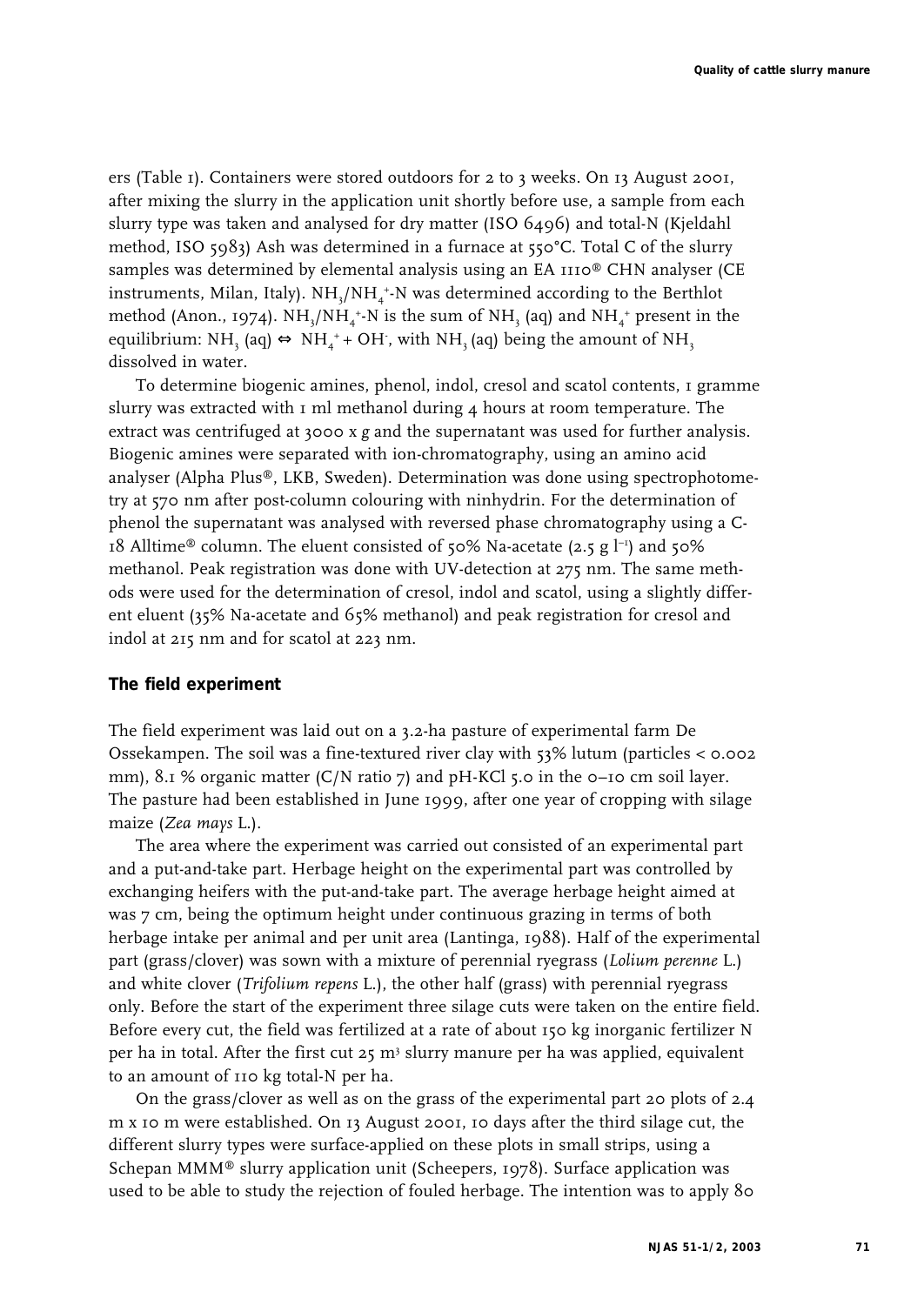kg total N ha<sup>-1</sup> for each slurry type. The actual amount applied varied between  $71$  and  $82 \text{ kg}$  total N ha<sup>-1</sup>. On the control plots (no-slurry), 25 m<sup>3</sup> water ha<sup>-1</sup> was applied.

To study the effect of slurry manure on undisturbed herbage growth, cages covering an area of 3.75 m x 1.05 m were placed in the centre of 10 plots in each half of the experimental part. The remaining 10 plots were used to study the effect of slurry manure on herbage rejection by grazing heifers. On both grass and grass/clover there were two replications of each treatment combination. Caged plots and grazed plots were randomized within sub-blocks.

After the application of the four slurry manures, 17 pregnant heifers were given access to the experimental part, having a free choice between grass and grass/clover. Thereafter the number of heifers was adjusted according to the average herbage height in the grazed area of the experimental plot. Herbage height was measured on each plot, using a falling plate meter with a diameter of 50 cm and a weight of 435 g. Recordings were taken at weekly intervals, starting immediately after slurry application. The faeces from the heifers grazing on the experimental plots were removed daily by hand, using a small shovel.

On 14 September 2001, because of persistently wet conditions, the field experiment was terminated. From the centre of each plot a strip of herbage was harvested using a reciprocating motor mower with a working width of 1.00 m, leaving a stubble height of about 4 cm. Patches where the fouled grass could not be cleaned satisfactorily, were not harvested. This implied that the length of the harvested strips varied. For the caged plots the length of the strips was equal to the length of the cage, i.e., 3.75 m. Harvested material was dried, weighed and sampled. Samples were analysed for (1) dry matter, after drying at 103°C, (2) ash, by combustion in a furnace at 550°C, (3) total N and total C, using a CE Instruments EA 1110® CHN analyser, (4) neutral-detergent fibre (NDF) according to Van Soest *et al*. (1991), and (5) water-soluble carbohydrates (WSC) by extraction with 80% ethanol at 80°C for 20 minutes, drying the extract, redissolving it in water, and analysing the solution with a Dionex HPAEC® system.

Because of possible contamination with soil due to the wet weather conditions, herbage organic matter yield (HOM) was used as the indicator for yield instead of dry matter yield. N use efficiency of the herbage on the caged grass plots, however, was based on dry matter yield and was expressed as apparent N recovery (ANR, kg kg<sup>-1</sup>), according to Van Der Meer *et al*. (1987):

$$
ANR = \frac{(DM yield x herbage N content)_{slurv\text{ treated}} - (DM yield x herbage N content)_{control}}{N applied with slurv manner}
$$

where DM yield and amount of N applied with slurry manure are expressed in  $kg$  ha<sup>-1</sup>.

ANR could not be calculated for the grass/clover plots due to the unknown contribution of  $N_{2}$ -fixation by the clover.

On the grazed plots the change in herbage height during the first week (CHH) was used as the main indicator of herbage rejection, by comparing the manured plots with the control. The difference in HOM yield between the manured plots and the control, at the end of the experiment, was used as an additional indicator for rejection.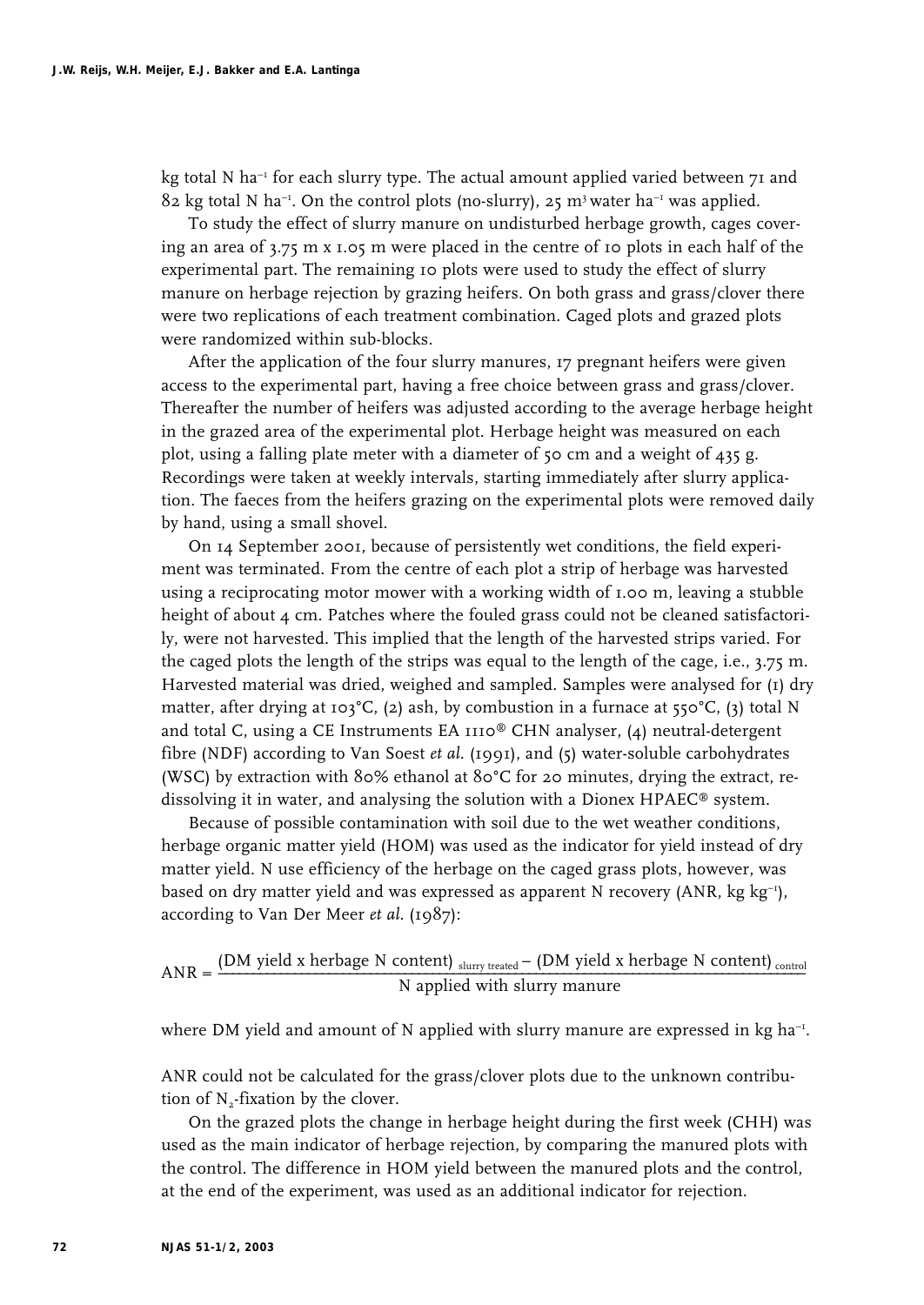### **Bio-assay**

The bio-assay to study possible phytotoxicity effects of the slurries consisted of the cress seed germination test. For this test the dry matter content of the four slurry samples was standardized at 5% by adding water and shaking the mixture for 15 hours in the dark at room temperature (Paré *et al*., 1997). The mixtures were centrifuged at 2700 x *g* for 20 minutes after which the supernatant was again centrifuged for 15 minutes. This supernatant was used in the bio-assay as the undiluted extract of the slurry. As not much was known about the phytotoxicity level of the slurries, three different dilutions were made of the undiluted extract: 1.0, 0.5 and 0.1%. Concentrations of water-extractable Cu, Zn and Cd were determined in the supernatant by Inductively Coupled Plasma-Mass Spectrometry, with the Elan 6000®, following the shaking of dried slurry with water (1:20 w/w) for 2 hours. EC and pH and were measured in all extracts.

The germination test was carried out in a non-illuminated growth cabinet at a constant temperature of  $24^{\circ}$ C and relative humidity of 90%. The experiment was of a randomized complete block design with 3 x 2 blocks divided over 3 cabinet shelves. A block comprised 17 treatments: 4 slurry manure types x 4 extract concentrations, plus a control. For the control demineralized water was used. An experimental unit consisted of 10 cress seeds placed in a 9-cm petri dish with five layers of filter paper (Schleicher & Schuell No 595, 85 mm rundfilter) onto which 5 ml of slurry extract or demineralized water were placed (Paré *et al*., 1997). Percentage germination was recorded after 24, 48 and 72 hours of incubation. A visible root was used as the operational criterion of germination. After 72 hours the length of the roots was measured. Relative seed germination (RSG) after 24 (RSG-24), 48 (RSG-48) and 72 (RSG-72) hours and relative root growth (RRG) and germination index (GI) after 72 hours of exposure to slurry extracts were calculated as follows:

$$
RSG = \frac{\text{no. of seeds germinated with slurry extract}}{\text{no. of seeds germinated with water}} \times 100
$$
  

$$
RSG = \frac{\text{mean root length with slurry extract}}{\text{mean root length with water}} \times 100
$$
  

$$
GI = \frac{RSG \times RRG}{\text{area}} \times 100
$$

#### **Statistical analyses**

The field experiment was analysed separately for caged and grazed plots with analysis of (co-)variance in SPSS (Anon., 2001). In the final analyses only the main effects of slurry type and field (grass/clover or grass) were included. In the analysis of HOM yields initial herbage height was used as a co-variable for both the caged and the grazed plots. Differences between slurry types within fields were tested with the Tukey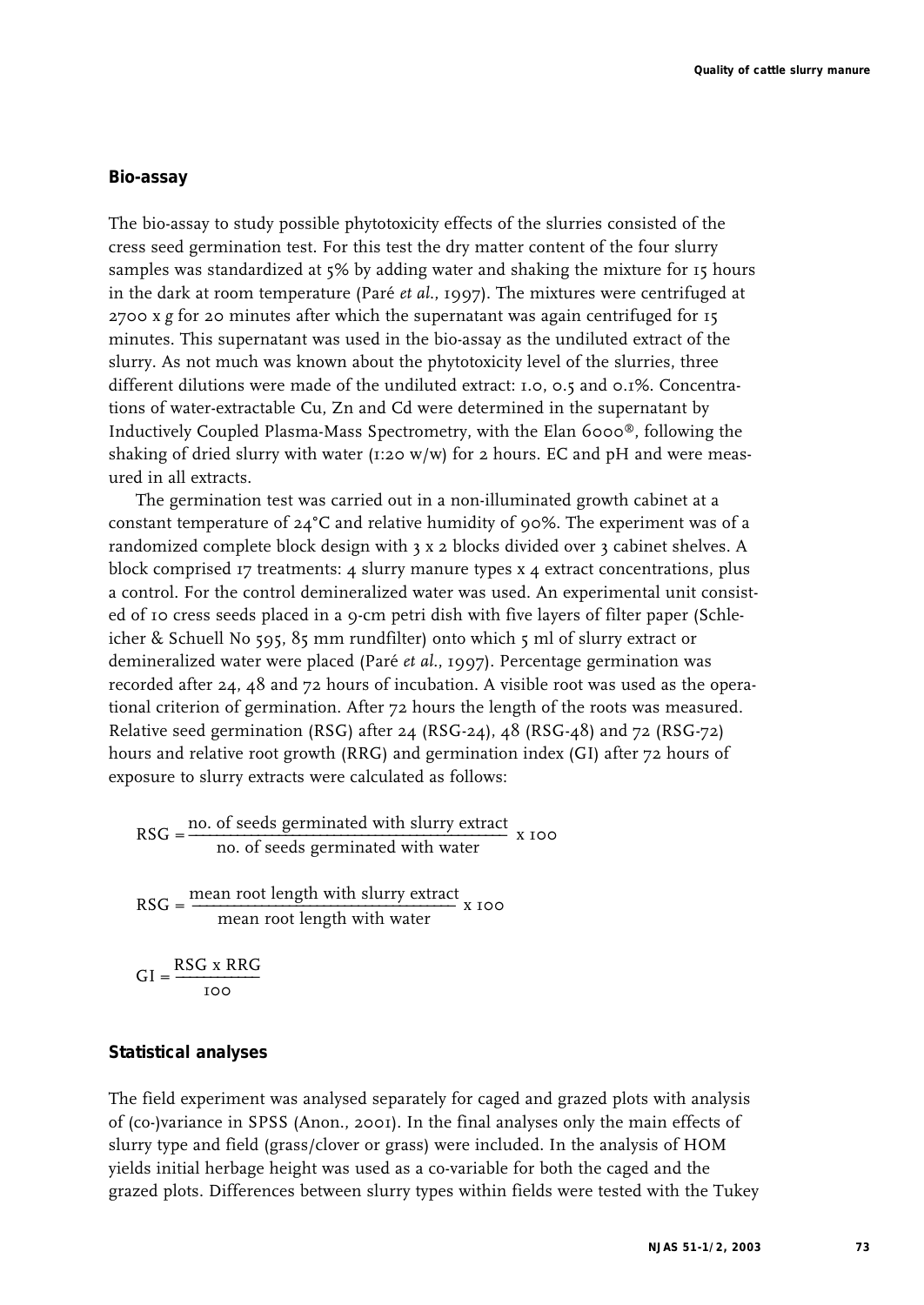test. Pearson's method was used to calculate correlation coefficients, using mean values of the results.

In the cress germination test the effects of slurry type, concentration and shelf position in the growth cabinet on RSG, RRG and GI were analysed using Analysis of Variance in a full factorial model (Anon., 2001). Pearson correlation coefficients were calculated between RSG, RRG and GI on the one hand and slurry characteristics on the other.

# **Results**

#### **Slurry manure analysis**

The slurry manure analysis yielded some unexpected results (Table 2). C/N ratios of the slurries were relatively high and ranged from 8.9 for APMlac to 15.5 for APMdry slurry. Total-N content of OSK slurry, the slurry that originated from cows on a diet with the highest crude protein content (180 g per kg DM) was lower than expected. A possible explanation for this low total-N content is that the ratio between faeces and urine in this slurry sample was too high compared with the original slurry due to insufficient mixing. This explanation is supported by the low content of ash, which is mainly excreted with urine, for OSK slurry compared with the other slurries (Table 2).

On the other hand, total-N and  $\rm NH_3/NH_4^+~N$  content (57% of total N) of APMlac slurry were somewhat higher than expected (Table 2). Regular slurry analyses at APM in the summer of 2000 showed an average  $C/N$  ratio of 9.1 and a total-N content of  $4I$ g per kg DM of which 50% was present as  $\rm NH_3/NH_4^+N.$  In the winter of 2000 the adapted feeding strategy at APM led to a much lower N content of the slurry, with a total-N content of 29 g per kg DM – of which only 38% was present as NH<sub>3</sub>/NH<sub>4</sub>+N – and a C/N ratio of 13.3 (unpublished data). A high protein content in the grazed grass/clover sward at the time of slurry collection can probably explain the higher N values and lower C/N ratio in our study. Because of these unexpected values, the range of total-N content and C/N ratio of the slurries was not as wide as intended.

The contents of phenolic compounds in the slurry manures were low (Table 2). Cresol could not be detected. Phenol ranged from 0.07 to 0.14 mg per kg DM and scatol from 0.04 to 0.45 mg per kg DM. Indol was hardly detectable and its content ranged from non-detectable to 0.02 mg per kg DM. Of the biogenic amines analysed in the supernatant, only putrescine could be detected in small concentrations. Its content was highest in the MAR and lowest in the OSK slurry extract. EC was lower for the OSK and APMdry than for the APMlac and MAR slurry extracts.  $\mathrm{NH}_3/\mathrm{NH}_4$ \*-N content was highly correlated with both phenol content and EC of all slurry extracts. The contents of putrescine, Zn and Cu were also strongly mutually correlated.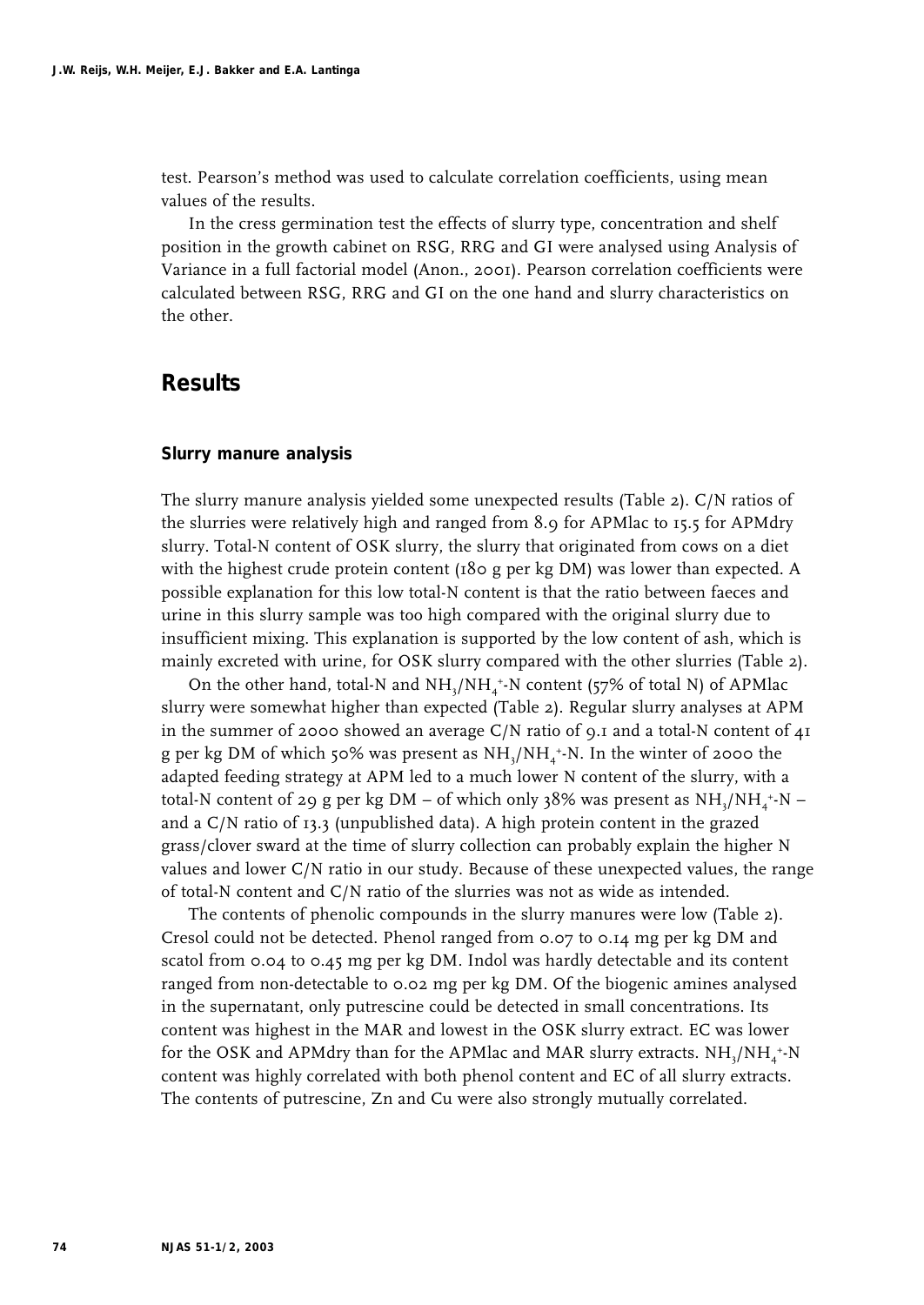|                                      |                                       |        |      | Farming system where slurry manure was collected <sup>1</sup> |            |
|--------------------------------------|---------------------------------------|--------|------|---------------------------------------------------------------|------------|
|                                      |                                       | APMlac | OSK  | APMdry                                                        | <b>MAR</b> |
| Slurry (before application)          |                                       |        |      |                                                               |            |
| $DM^2$ (g kg <sup>-1</sup> )         |                                       | 56     | 86   | II3                                                           | 88         |
| Total N (g per kg DM)                |                                       | 47     | 33   | 28                                                            | 43         |
| $NH_{3}/NH_{4}^{+}$ -N (g per kg DM) |                                       | 27     | 16   | IO                                                            | 24         |
| $C/N$ ratio                          |                                       | 8.9    | 14.4 | 15.5                                                          | 10.2       |
| Ash (g per kg DM)                    |                                       | 249    | 191  | 244                                                           | 284        |
| Phenol (mg per kg DM)                |                                       | 0.14   | 0.09 | 0.07                                                          | 0.13       |
| Cresol (mg per kg DM)                |                                       | n.d.3  | n.d. | n.d.                                                          | n.d.       |
| Indol (mg per kg DM)                 |                                       | 0.02   | 0.02 | 0.01                                                          | n.d.       |
| Scatol (mg per kg DM)                |                                       | 0.45   | 0.37 | 0.04                                                          | 0.22       |
|                                      | Supernatant (before germination test) |        |      |                                                               |            |
| Putrescine (mg l <sup>-1</sup> )     |                                       | 0.33   | 0.17 | 0.45                                                          | 0.68       |
| Histamine (mg l <sup>-1</sup> )      |                                       | n.d    | n.d. | n.d.                                                          | n.d.       |
| Cadaverine (mg l <sup>-1</sup> )     |                                       | n.d.   | n.d. | n.d.                                                          | n.d.       |
| Tyramine (mg l <sup>-1</sup> )       |                                       | n.d.   | n.d. | n.d.                                                          | n.d        |
| $Cu$ (mg $l^{-1}$ )                  |                                       | 0.36   | 0.08 | 0.43                                                          | 0.68       |
| Zn (mg $l^{-1}$ )                    |                                       | 0.73   | 0.19 | 0.93                                                          | 1.43       |
| Cd (mg $l^{-1}$ )                    |                                       | 0.26   | 0.13 | 0.25                                                          | 0.20       |
|                                      | Extracts (before germination test)    |        |      |                                                               |            |
|                                      | Conc. (%)                             |        |      |                                                               |            |
| pH                                   | 5 (undiluted)                         | 7.60   | 7.54 | 7.58                                                          | 7.99       |
|                                      | $\mathbf I$                           | 7.84   | 7.63 | 7.86                                                          | 8.02       |
|                                      | 0.5                                   | 7.93   | 7.63 | 7.83                                                          | 8.00       |
|                                      | 0.I                                   | 7.93   | 7.61 | 7.86                                                          | 7.99       |
| $EC^4$ (mS $cm^{-1}$ )               | 5 (undiluted)                         | 13.7   | 7.7  | 9.5                                                           | 13.8       |
|                                      | I                                     | 4.4    | 2.2  | 2.I                                                           | 3.4        |
|                                      | O.5                                   | 2.3    | I.2  | I.O                                                           | I.7        |

0.1 0.2 0.0 0.0 0.2

Table 2. Composition of the cattle slurry manure types used in the study.

<sup>1</sup> For acronyms used see Table 1.

<sup>2</sup> DM = dry matter.

 $3$  n.d. = not detectable.

<sup>4</sup> EC = electric conductivity.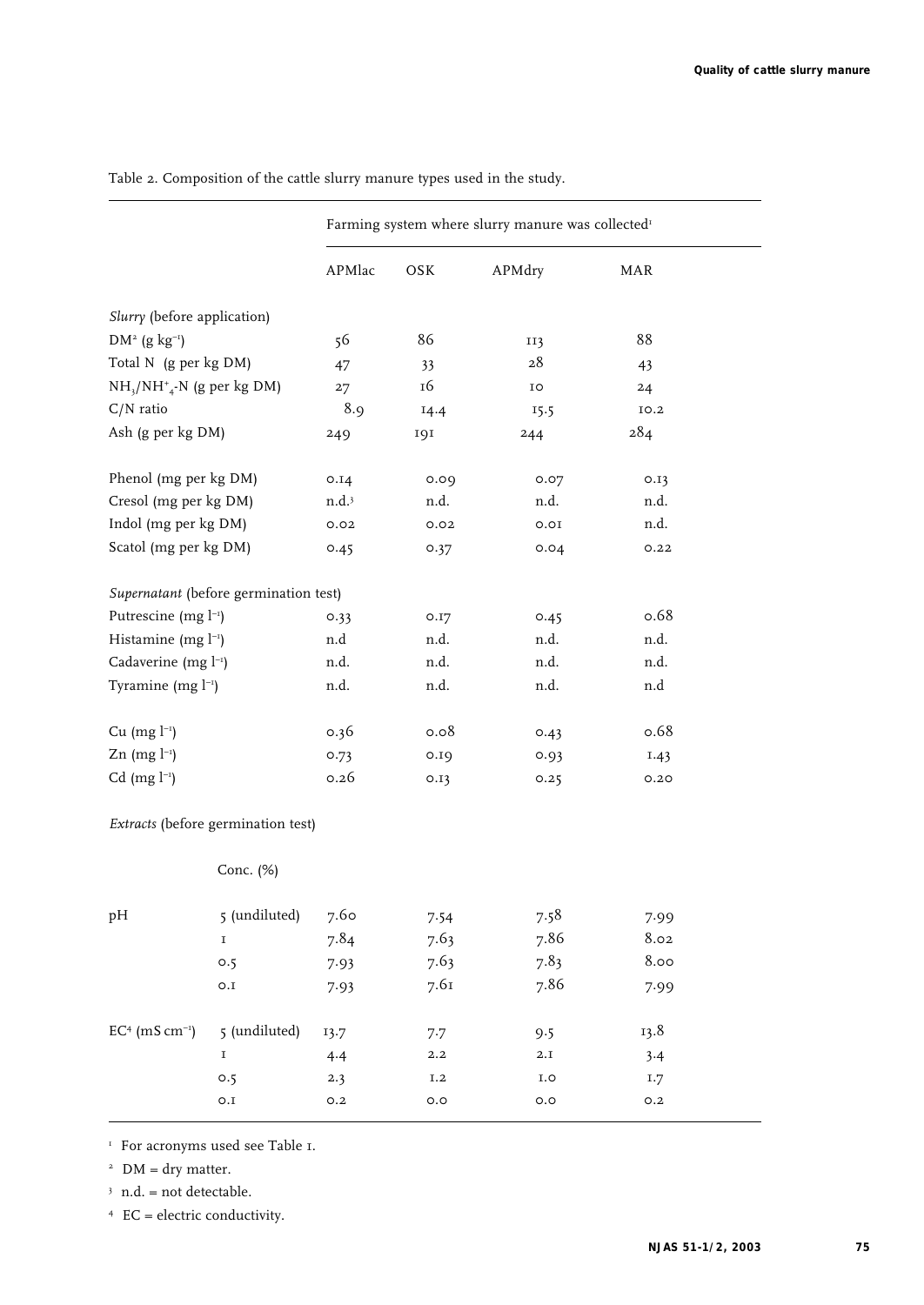#### **Field experiment**

#### *Caged plots*

The effects of the slurry types on HOM yield, total-N content of the harvested material and ANR for the grass plots after 5 weeks of undisturbed growth are summarized in Table 3. Mean response of HOM yield to MAR slurry was significantly higher than to APMlac and APMdry slurry and to no slurry (control). On the grass/clover plots, MAR and OSK slurry led to significantly higher HOM yields than APMdry slurry and no slurry. For the grass plots no statistically significant differences in (HOM) yield between slurry types were found. However, when ranking the slurry types in terms of their effects on HOM yield the order was the same as found for the grass/clover plots: MAR > OSK > APMlac > APMdry.

The amount of NH<sub>3</sub>/NH<sub>4</sub>+-N applied per ha was 40.6, 40.7, 41.4 and 27.7 kg ha<sup>-1</sup> for APMlac, OSK, MAR and APMdry slurry, respectively. Although similar amounts of  $\rm NH_3/NH_4^+~N$  were applied with the first three slurries, there were statistically significant differences in HOM yield between APMlac and MAR slurry (Figure 1).

Total-N content of the harvested material varied between 21.3 and 40.6 g per kg OM. No statistically significant differences in total-N content between slurry types

|                                                 | Slurry manure type <sup>1</sup> |                                    |                  |                  | No slurry         | Mean            |
|-------------------------------------------------|---------------------------------|------------------------------------|------------------|------------------|-------------------|-----------------|
|                                                 | APMlac                          | <b>OSK</b>                         | APMdry           | MAR              |                   |                 |
| $HOM$ yield <sup>2</sup> (kg ha <sup>-1</sup> ) |                                 |                                    |                  |                  |                   |                 |
| Grass/clover <sup>3</sup>                       |                                 | $2383 \pm 129$ ab $2589 \pm 107$ b | 2188±110 a       | $2529 \pm 114$ b | 2338±107 a        | 2405±II3        |
| Grass                                           | $I703 \pm I14$                  | 2098±108                           | $1673 \pm 122$   | $22I3 \pm IIO$   | 1835±113          | $1904 \pm 114$  |
| Mean <sup>3</sup>                               | 2043±121 a                      | $2343 \pm 108$ ab                  | 1930±116 а       | 2371±112b        | 2087±110a         | $2155 \pm 113$  |
| Total N (g per kg OM <sup>4</sup> )             |                                 |                                    |                  |                  |                   |                 |
| Grass/clover                                    | $36.3 \pm 0.4$                  | $35.6 \pm 1.7$                     | $37.6 \pm 2.3$   | $39.4 \pm 1.1$   | $36.9 \pm 0.2$    | $37.2 \pm 0.6$  |
| Grass                                           | $22.6 \pm 0.1$                  | 26.4±1.3                           | $24.2 \pm 0.1$   | 27.0±0.I         | $22.5 \pm 1.2$    | $24.5 \pm 0.7$  |
| Mean                                            | $29.4 \pm 4.0$                  | $31.0 \pm 2.8$                     | $30.9 \pm 4.0$   | $33.2 \pm 3.6$   | 29.7±4.2          | $30.9 \pm 1.5$  |
| $ANR$ (kg kg <sup>-1</sup> )                    |                                 |                                    |                  |                  |                   |                 |
| Grass                                           | $-0.04 \pm 0.04$                | $0.18 \pm 0.06$                    | $-0.01 \pm 0.07$ | $0.25 \pm 0.03$  | n.a. <sup>5</sup> | $0.09 \pm 0.05$ |

Table 3. Herbage organic matter (HOM) yield, total-N content and apparent N recovery (ANR) of grass/clover and grass after 5 weeks of undisturbed growth on plots fertilized with different types of cattle slurry manure. (Means ± standard error.)

<sup>1</sup> Acronyms refer to the farming systems where the slurry manure was collected. See Table 1.

<sup>2</sup> HOM yields corrected for initial herbage height.

<sup>3</sup> Mean yields in the same row, followed by a different letter are statistically different (*P* < 0.05).

<sup>4</sup> OM = organic matter.

 $5$  n.a. = not available.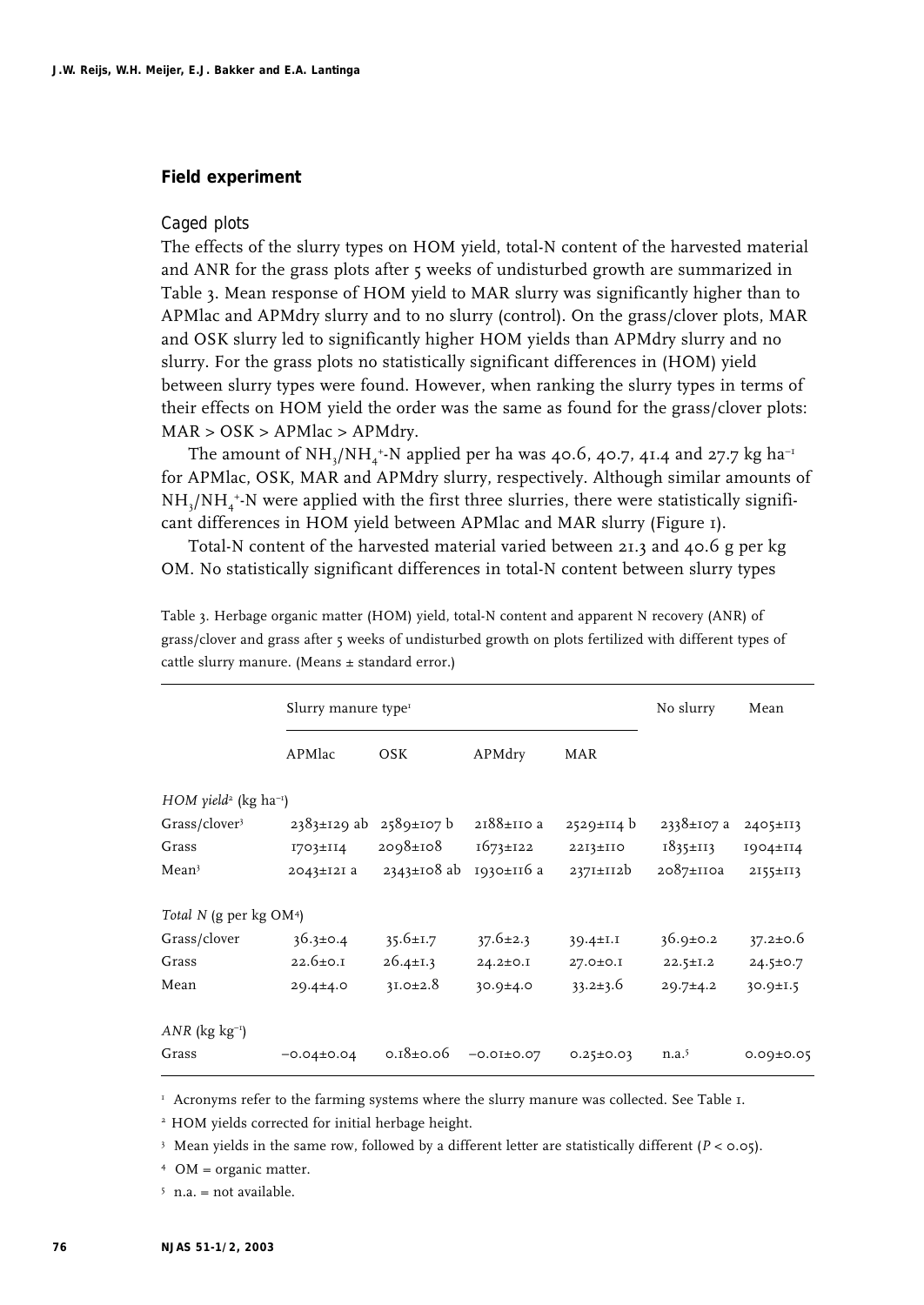

Figure 1. Relationship between amount of  $NH_{3}/NH_{4}^{\ast}$ -N applied with cattle slurry manure and corrected herbage organic matter yield for grass plots fertilized with different types of slurry manure.

were found (Table 3). WSC contents of the harvested material were very low  $\left\langle \langle 7 \rangle \right\rangle$  per kg OM. The differences in WSC and NDF content of the harvested material between slurry types were not statistically significant (data not shown).

The two measurements of ANR (only grass plots) did not show any statistically significant difference between slurry types (Table 3). However, ANR tended to be higher ( $P = 0.052$ ) for MAR slurry than for APMlac slurry. The ANR for both slurries from APM were even negative. No statistically significant correlation was found between ANR or HOM yield and any of the slurry characteristics.

## *Grazed plots*

The changes in herbage height after one week (CHH) and HOM yields after 5 weeks of grazing are summarized in Table 4. Mean CHH for all slurry-treated plots was significantly higher than mean CHH for the no slurry plots. MAR slurry led to a significantly higher CHH than APMdry slurry, whereas the two other slurries had intermediate values. The ranking order of the four slurries for CHH was MAR > APMlac > OSK > APMdry. Both, the grass and the grass/clover plots showed the same ranking order.

For the grass/clover plots CHH was positively and significantly correlated with the  $NH<sub>3</sub>/NH<sub>4</sub>$ <sup>+</sup>-N content of the slurry ( $R^2$  = 0.98,  $P$  < 0.05, n = 4). Also for the grass plots this correlation was statistically significant ( $R^2$  = 0.98,  $P$  < 0.05, n = 4).

HOM yield for the grazed plots at the end of the 5-week grazing period, the second indicator of herbage rejection, showed almost the same ranking order of the slurries as the first indicator, CHH: MAR > OSK > APMlac > APMdry. Only APMdry slurry gave no significantly higher mean HOM yield than the control plots. None of the slurry characteristics appeared significantly correlated with HOM yield after 5 weeks of grazing.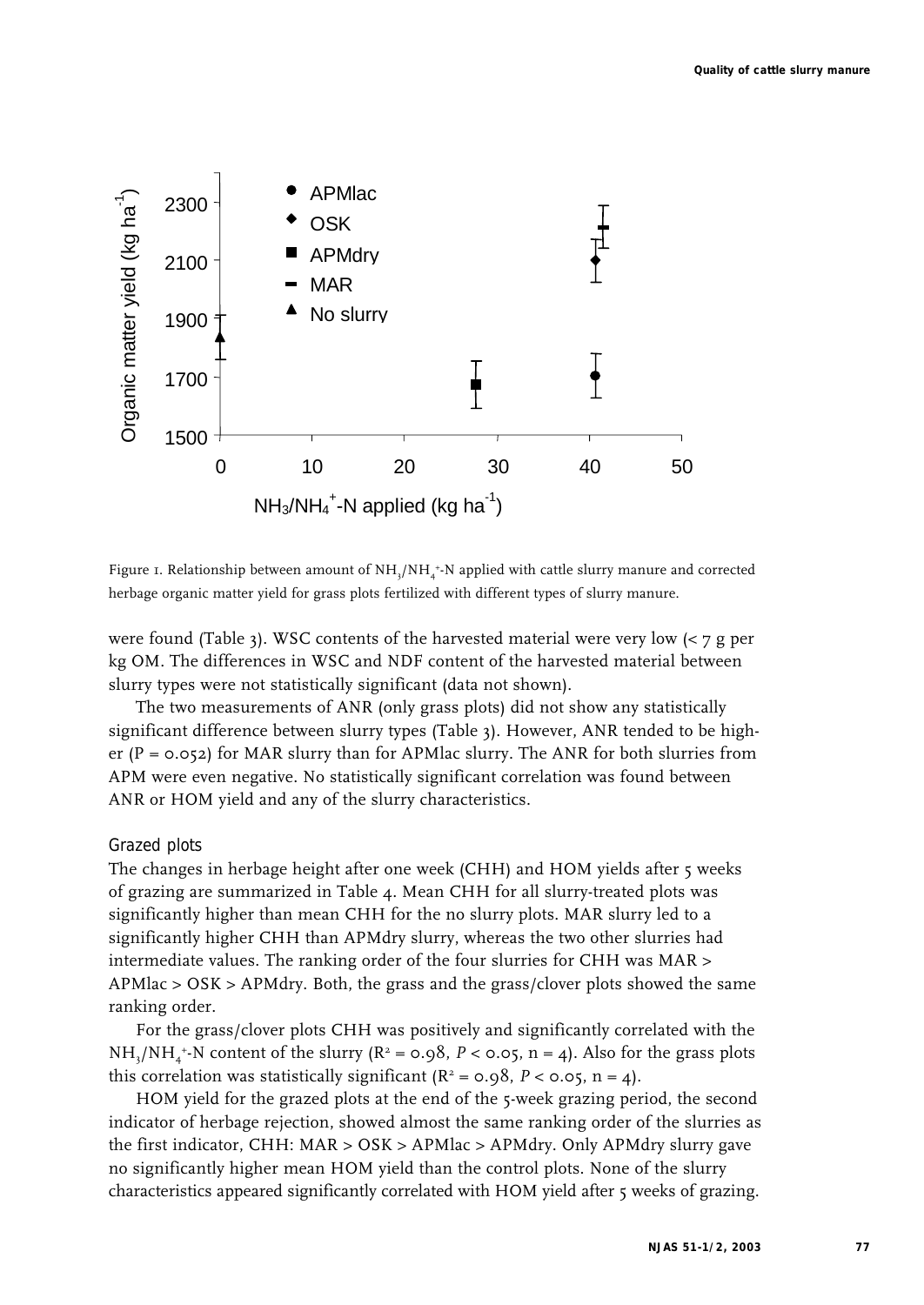Table 4. Herbage organic matter (HOM) yield after 5 weeks and change in herbage height after 1 week (CHH) on grazed grass/clover and grass plots fertilized with different types of cattle slurry manure. (Means  $\pm$  standard error.)

|                                                 | Slurry manure type <sup>1</sup>                                    |                                                      |                   |                   | No slurry                       | Mean           |  |
|-------------------------------------------------|--------------------------------------------------------------------|------------------------------------------------------|-------------------|-------------------|---------------------------------|----------------|--|
|                                                 | APMlac                                                             | OSK                                                  | APMdry            | <b>MAR</b>        |                                 |                |  |
| $HOM$ yield <sup>2</sup> (kg ha <sup>-1</sup> ) |                                                                    |                                                      |                   |                   |                                 |                |  |
| Grass/clover <sup>3</sup> 334±0.6 ab            |                                                                    | $407 \pm 2.6$ b                                      | $299±1.2$ ab      | $434 \pm 0.6$ ab  | $176 \pm 3.1$ a                 | 330±30.3       |  |
| Grass                                           | $508 \pm 0.4$                                                      | $586 \pm 2.5$                                        | 469±2.4           | $611\pm2.0$       | 349                             | $522 \pm 28.3$ |  |
| Mean <sup>3</sup>                               | $412 \pm 50.5$ bc                                                  | $496 \pm 57.0$ bc                                    | $384 \pm 56.4$ ab | $522 \pm 52.6$ c  | $234 \pm 60.8$ a                | $42I \pm 55.2$ |  |
| $CHH$ (cm)                                      |                                                                    |                                                      |                   |                   |                                 |                |  |
|                                                 | Grass/clover <sup>3</sup> -0.23±002 ab -0.30±0.50 ab -0.53±0.33 ab |                                                      |                   | $0.55 \pm 0.30$ b | $-2.17\pm0.33$ a $-0.53\pm0.32$ |                |  |
| Grass                                           | $0.03 \pm 0.13$                                                    | $-0.15 \pm 0.80$                                     | $-0.30 \pm 0.25$  | $0.6$ 0±0.10      | $-0.67\pm0.13$ $-0.10\pm0.19$   |                |  |
| Mean <sup>3</sup>                               |                                                                    | $-0.10\pm0.09$ bc $-0.23\pm0.39$ bc $-0.41\pm0.18$ b |                   | 0.58 $\pm$ 0.13 C | $-1.43\pm0.46$ a $-0.32\pm0.19$ |                |  |

<sup>1</sup> Acronyms refer to the farming systems where the slurry manure was collected. See Table 1.

<sup>2</sup> HOM yields corrected for initial herbage height.

<sup>3</sup> Means in the same row, followed by a different letter are statistically different (*P* < 0.05).

#### **Bio-assay**

#### *Relative seed germination*

The effects of slurry manure type and extract concentration and the slurry x extract concentration interaction on relative seed germination (RSG) were statistically highly significant ( $P < 0.001$ ). The undiluted extracts of APMlac, OSK and MAR slurries completely inhibited germination while some germination took place with APMdry slurry (Table 5). With an extract concentration of 1% there were large differences in RSG after 24 hours (RSG-24) between the slurries. The ranking order of the slurries for their effect on RSG-24, RSG-48 and RSG-72 was APMdry > OSK > APMlac > MAR. RSG-24 was significantly higher with APMdry and OSK slurry than with the two other slurries. With a RSG-48 of 91.7 the inhibiting effect of APMlac slurry only seems to have been a delay, whereas MAR slurry had a permanent inhibiting effect, as is illustrated by a significantly lower RSG-48 and RSG-72 for this slurry than for the other ones.

No statistically significant differences between the effects of the slurries were found at an extract concentration of 0.5%. With a concentration of 0.1%, seed germination was hardly inhibited. However, RSG-48 and RSG-72 were significantly lower with OSK slurry than with the other slurries.

### *Relative root growth and germination index*

The effects of slurry manure type and extract concentration on relative root growth (RRG) and germination index (GI) and the interaction slurry type x extract concentra-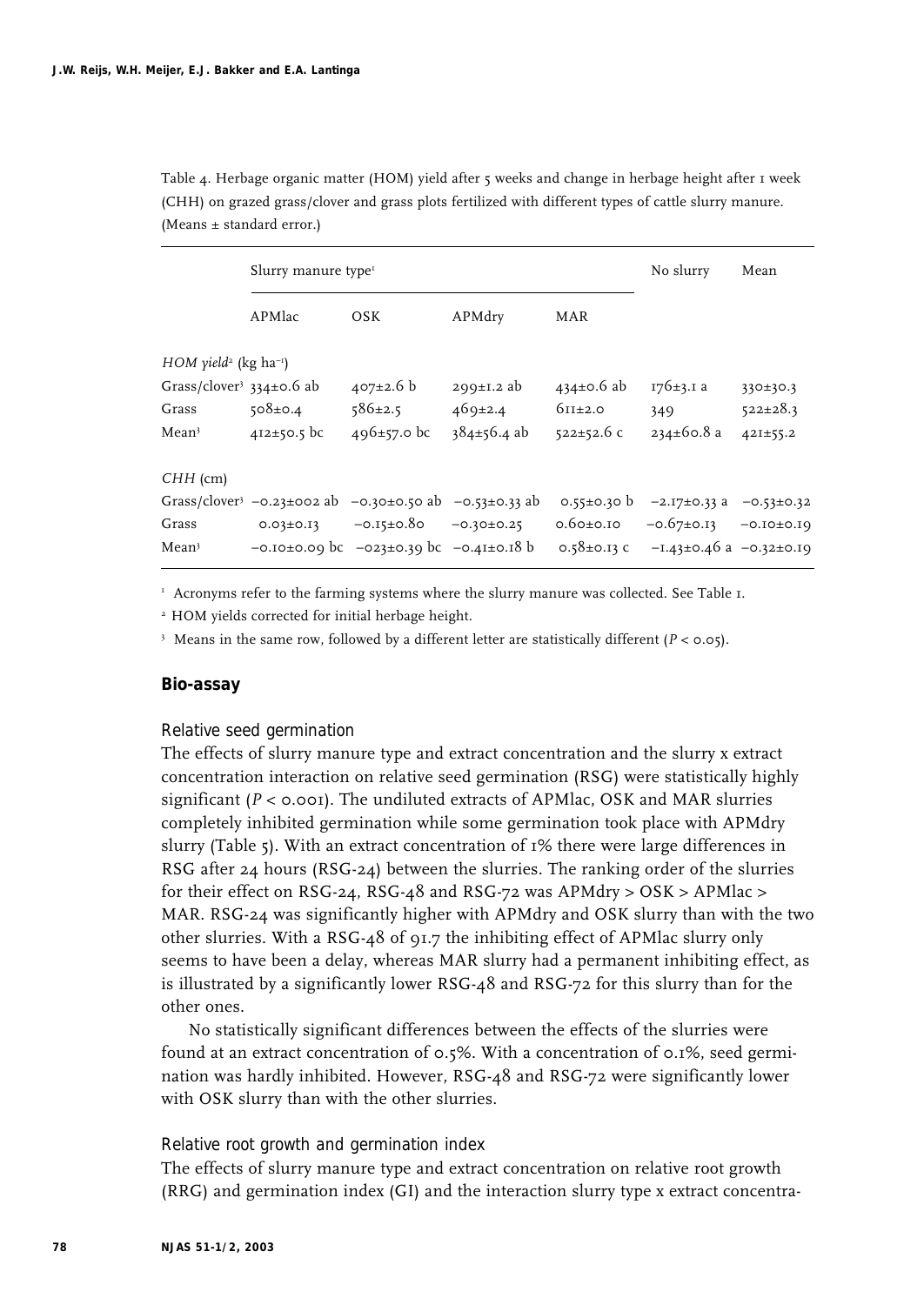| slurry type <sup>2</sup> | Extract conc./ RSG after  hours |                    |                  | Root length      | <b>RRG</b>        | GI                |
|--------------------------|---------------------------------|--------------------|------------------|------------------|-------------------|-------------------|
|                          | 24                              | 48                 | 72               |                  |                   |                   |
|                          |                                 |                    |                  | (mm)             |                   |                   |
| 5 percent (undiluted)    |                                 |                    |                  |                  |                   |                   |
| APMlac                   | $0.0 + 0.0$                     | $0.0 \pm 0.0$ $a3$ | $0.0 \pm 0.0 a$  | $0.0 \pm 0.0 a$  | $0.0 \pm 0.0 a$   | $0.0 \pm 0.0 a$   |
| OSK                      | 0.0 ± 0.0                       | $0.0 \pm 0.0 a$    | $0.0 \pm 0.0 a$  | $0.0 \pm 0.0 a$  | $0.0 \pm 0.0 a$   | $0.0 \pm 0.0 a$   |
| APMdry                   | $3.5 \pm 2.2$                   | $25.0 \pm 8.5$ b   | 36.7±6.7 b       | $2.7 \pm 0.9$ b  | $5.8 \pm 1.8$ b   | $2.6 \pm 1.0$ b   |
| <b>MAR</b>               | $0.0 + 0.0$                     | $0.0 \pm 0.0 a$    | $0.0 \pm 0.0 a$  | $0.0 \pm 0.0 a$  | $0.0 \pm 0.0 a$   | $0.0 \pm 0.0 a$   |
| 1 percent                |                                 |                    |                  |                  |                   |                   |
| APMlac                   | 17.5±5.9 a                      | $91.7 \pm 3.1$ b   | $95.0 \pm 3.4 b$ | 7.4 $\pm$ 1.1 ab | $15.7 \pm 2.3$ ab | $14.5 \pm 1.5$ ab |
| OSK                      | $91.2 \pm 3.5$ b                | $95.0 \pm 2.2 b$   | $96.7 \pm 2.1$ b | $10.2 \pm 1.8$ b | $21.8 \pm 3.9$ b  | $21.2 \pm 3.9$ b  |
| APMdry                   | $103.5 \pm 1.8$ b               | 98.3±1.7 b         | $98.3 \pm 1.7$ b | 39.4 $\pm$ 2.6 c | $83.9 \pm 5.6$ c  | $82.1 \pm 4.4$ C  |
| <b>MAR</b>               | $3.5 \pm 2.2 a$                 | 41.7±11.7 a        | 45.0±12.0 a      | $I.9 \pm I.1$ a  | $4.0 \pm 2.3 a$   | $3.1 \pm 2.4 a$   |
| 0.5 percent              |                                 |                    |                  |                  |                   |                   |
| APMlac                   | $80.7 \pm 8.0$                  | $95.0 \pm 3.4$     | $96.7 \pm 3.3$   | $20.2 \pm 2.9$ b | $42.8 \pm 6.1$ b  | $42.1 \pm 6.6 b$  |
| OSK                      | $94.7 \pm 3.8$                  | $95.0 \pm 3.4$     | $98.3 \pm 1.7$   | $38.6 \pm 2.7$ c | $82.0 \pm 5.8$ c  | 80.7±6.0 c        |
| APMdry                   | $96.5 \pm 1.8$                  | $93.3 \pm 2.1$     | $93.3 \pm 2.1$   | 49.7±3.0 d       | 105.6±6.4 d       | $98.8 \pm 7.0$ c  |
| <b>MAR</b>               | $86.0 \pm 4.2$                  | $95.0 \pm 2.2$     | $96.7 \pm 2.1$   | $8.4 \pm 0.9 a$  | 17.9±2.0 a        | $I7.5 \pm 2.2 a$  |
| 0,1 percent              |                                 |                    |                  |                  |                   |                   |
| APMlac                   | $105.3 \pm 0.0$                 | $100.0 \pm 0.0$    | $100.0 \pm 0.0$  | 41.5±3.0         | $88.2 \pm 6.3$    | $88.2 \pm 6.3$    |
| OSK                      | $100.0 \pm 3.6$                 | $95.0 \pm 2.2 a$   | $95.0 \pm 2.2 a$ | 44.1±2.8         | $93.8 \pm 5.9$    | $89.2 \pm 6.3$    |
| APMdry                   | $105.3 \pm 0.0$                 | 100.0±0.0 b        | $100.0 \pm 0.0$  | $46.3 \pm 2.4$   | $98.4 \pm 5.2$    | $98.4 \pm 5.8$    |
| <b>MAR</b>               | $96.5 \pm 3.2$                  | $100.0 \pm 0.0 b$  | $100.0 \pm 0.0$  | $39.9 \pm 4.1$   | $84.9 \pm 4.1$    | $84.9 \pm 4.1$    |
| Control <sup>4</sup>     | $100.0 \pm 3.6$                 | I000.0±0.0         | 100.0±0.0        | 47.0±3.4         | IOO.0±7.0         | I00.0±7.0         |

Table 5. Results of the bio-assay (germination test). Effects of extract concentration of the different cattle slurry manures on relative seed germination (RSG) after 24, 48 or 72 hours, root length, relative root growth (RRG) and germination index (GI)<sup>1</sup>. (Means  $\pm$  standard error.)

<sup>1</sup> For an explanation of the different germination parameters see text.

<sup>2</sup> Acronyms refer to the farming systems where the slurry manure was collected. See Table 1.

<sup>3</sup> Means in a column within the same concentration, followed by a different letter are statistically different  $(P < 0.05)$ .

<sup>4</sup> Demineralized water.

tion were statistically highly significant (*P* < 0.001). The undiluted extract of APMdry slurry was the only one that did not inhibit germination completely, resulting in a statistically significantly higher RRG and GI than for the other slurries (Table 5). As to the other extract concentrations, the ranking order of the slurries was the same for both RRG and GI: APMdry > OSK > APMlac > MAR (Table 5). In contrast to an extract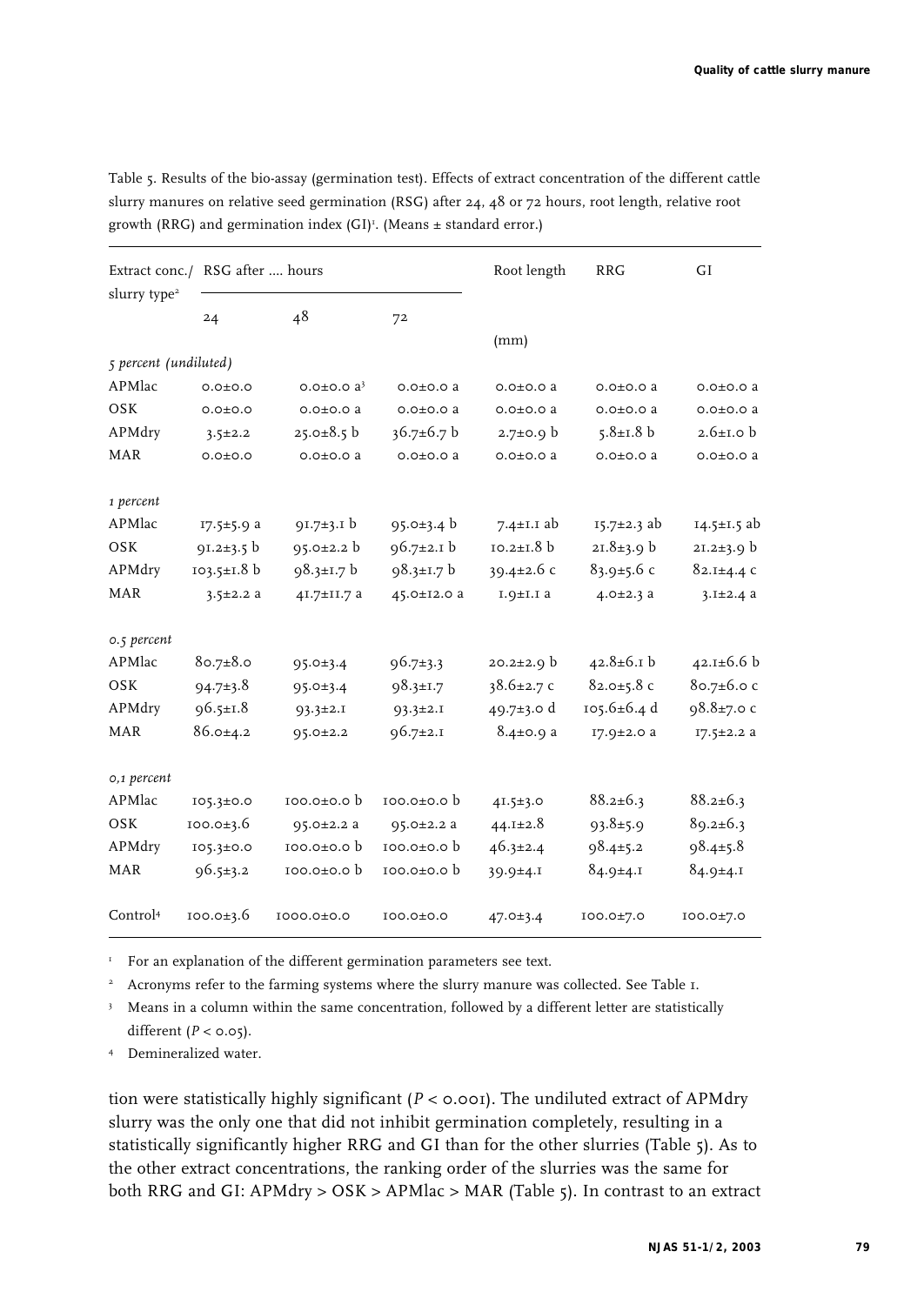concentration of 0.1%, the differences in RRG and GI between slurries at concentrations of 1% and 0.5% were statistically significant (Table 5).

#### *Correlation coefficients*

With the undiluted slurry extracts,  $\mathrm{NH}_3/\mathrm{NH}_4$ \*-N was the only slurry parameter that was significantly and negatively correlated with RSG-24. All nitrogenous parameters, i.e., total N, NH<sub>3</sub>/NH<sub>4</sub>+-N, ammonia, phenol, indol and scatol contents, were significantly and negatively correlated with RRG (Table 6). With an extract concentration of 1%, all slurry parameters except Cd were significantly and negatively correlated with RSG-24. The highest and statistically most significant correlations were found with ammonia, EC, NH $_{\rm 3}$ /NH $_{\rm 4}^{\rm +}$ -N, total-N, phenol and indol contents (Table 6). With a concentration of 1%, RRG was significantly correlated with ammonia, EC, NH<sub>3</sub>/NH<sub>4</sub>+-N, total-N, phenol, indol and scatol contents, of which the correlations with ammonia,  $NH_{3}/NH_{4}$ <sup>+</sup>-N, total-N and indol contents were highly significant.

With a concentration of 0.5%, only EC, ammonia,  $NH_{3}/NH_{4}^{+}$ -N, total-N and phenol contents were significantly and negatively correlated with RSG-24. All characteristics except Cd and scatol contents were significantly and negatively correlated with RRG. Among them, the correlations with ammonia, pH, EC,  $\rm NH_3/NH_4^{\ast-}N$ , total-N and indol contents were highest and statistically most significant (Table 6). As no statistically

| Slurry manure<br>parameter | Extract concentration (%) |            |           |            |           |            |  |
|----------------------------|---------------------------|------------|-----------|------------|-----------|------------|--|
|                            | 5                         |            | I         |            | 0.5       |            |  |
|                            | $RSG-24$                  | <b>RRG</b> | $RSG-24$  | <b>RRG</b> | $RSG-24$  | <b>RRG</b> |  |
| pH                         | 0.03                      | 0.06       | 0.41 ***  | 0.01       | 0.12      | $0.45***$  |  |
| EС                         | 0.04                      | 0.08       | $0.74***$ | $0.36**$   | $0.24$ ** | $0.52***$  |  |
| Ammonia                    | 0.14                      | $0.18*$    | $0.46***$ | $0.90***$  | $0.77***$ | $0.23 *$   |  |
| $NH_{3}/NH_{4}^{+}N$       | $0.18 *$                  | $0.41**$   | $0.83***$ | $0.71***$  | $0.23 *$  | $0.77***$  |  |
| Total N                    | 0.15                      | $0.34***$  | $0.87***$ | $0.61***$  | $0.24 *$  | $0.72$ *** |  |
| Cu                         | 0.00                      | 0.01       | $0.36**$  | 0.00       | 0.04      | $0.29***$  |  |
| Zn                         | 0.01                      | 0.01       | $0.32$ ** | 0.00       | 0.03      | $0.27$ **  |  |
| Cd                         | 0.05                      | 0.12       | 0.06      | 0.13       | 0.04      | 0.00       |  |
| Putrescine                 | 0.00                      | 0.01       | $0.28**$  | 0.01       | 0.02      | $0.25*$    |  |
| Phenol                     | 0.12                      | $0.26*$    | $0.59***$ | $0.40**$   | $0.23 *$  | $0.42**$   |  |
| Indol                      | 0.05                      | $0.45***$  | $0.77***$ | $0.77***$  | 0.08      | 0.76 ***   |  |
| Scatol                     | 0.06                      | $0.30***$  | $0.23 *$  | $0.36**$   | 0.04      | 0.15       |  |

Table 6. Results of bio-assay (germination test). Correlation coefficients (R2) between relative seed germination after 24 hours (RSG-24) and relative root growth (RRG)<sup>1</sup> on the one hand and cattle slurry manure parameters on the other, at different slurry manure extract concentrations.

<sup>1</sup> For an explanation of the germination parameters RSG and RRG see text.

<sup>2</sup> Statistically significant (n = 24).  $* = P < 0.05$ ;  $** = P < 0.01$ ;  $** = P < 0.001$ .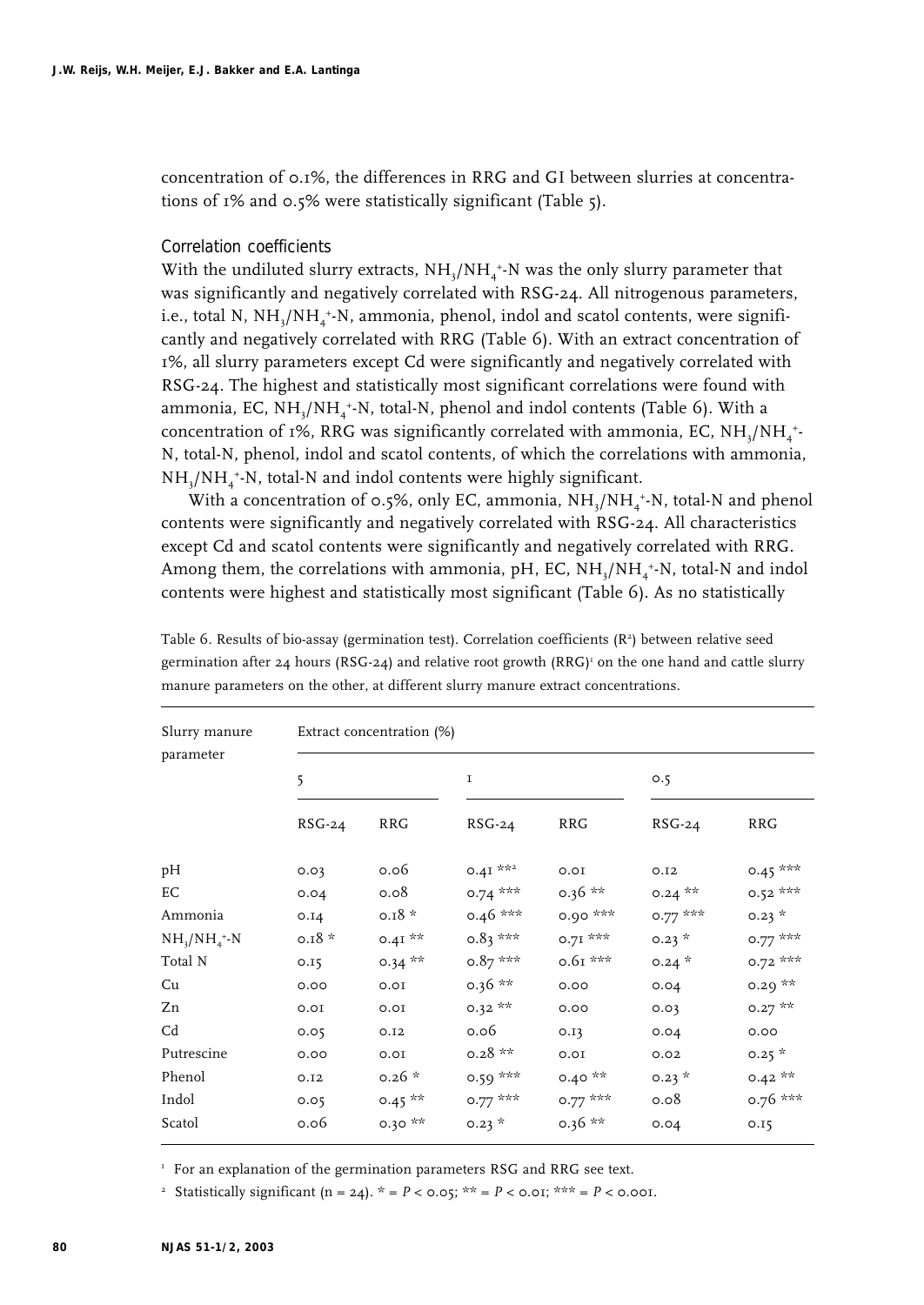significant differences in RSG-24 and RRG were found with the 0.1% slurry extracts, correlation coefficients for this concentration are not shown.

# **Discussion**

### **Field experiment**

#### *Caged plots*

Despite statistically significant differences in HOM yield between slurry types, no statistically significant effect of slurry type on ANR was found, which was due to the low number of replications (only two) and the large variation. Furthermore, no relation was found between HOM yield and amount of inorganic N applied with the slurries. Although this amount was the same for three of the four slurry types (APMlac, OSK and MAR), the differences in HOM yield between these slurries were statistically different. HOM yield was highest with MAR and lowest with APMlac slurry. We assume that the differences in HOM yields in this experiment were caused by a net immobilization of N with slurries APMlac and APMdry, reflected by the negative ANR values of these slurries and their lower HOM yields in comparison with the no slurry plots.

An immobilizing effect of manure can be caused by feeding poorly digestible feed components (Kyvsgaard, 2000). Furthermore, straw addition can cause net N immobilization in the short run (Van Faassen & Van Dijk, 1987), probably by its stimulating effect on the transformation of C derived from faeces, urine and soil (Sörensen, 1998). APMlac and APMdry slurry, which had the lowest ANR values and showed lowest HOM yields, were from farming systems where  $1.5-1.8$  kg straw cow<sup>-1</sup> day<sup>-1</sup> was included in the diet (Table 1). This straw has been the main cause of a lower digestibility of these diets. Moreover, these farms also added approximately 1 kg of chopped straw  $\text{row}^{-1}$  day<sup>-1</sup> to the slurry through its use as bedding material. We therefore conclude that the addition of straw, both in the form of diet and as bedding material, is the main factor determining the low HOM yields with APMdry and APMlac slurry in the short period of our experiment. However, from a long-term experiment Silgram & Chambers (2002) concluded that the addition of straw might contribute to the soil N supply in the longer run.

### *Herbage rejection*

Under grazing, the effect of slurry manure is two-sided. Beside a stimulating effect on herbage growth, slurry can cause herbage being rejected by the animals (Garstang & Mudd, 1971). The two indicators used in our study for the rejection of herbage, i.e., change of herbage height after one week (CHH) and HOM yield after 5 weeks, are the combined result of both processes. By using indicators that are directly related to grass growth, the stimulating effect of slurry on herbage growth is intrinsically part of the evaluation of rejection. However, Prins & Van Burg (1979) concluded that in field experiments it takes at least 10 days before effects of different levels of N application can be observed, which implies that differences in change of herbage height after one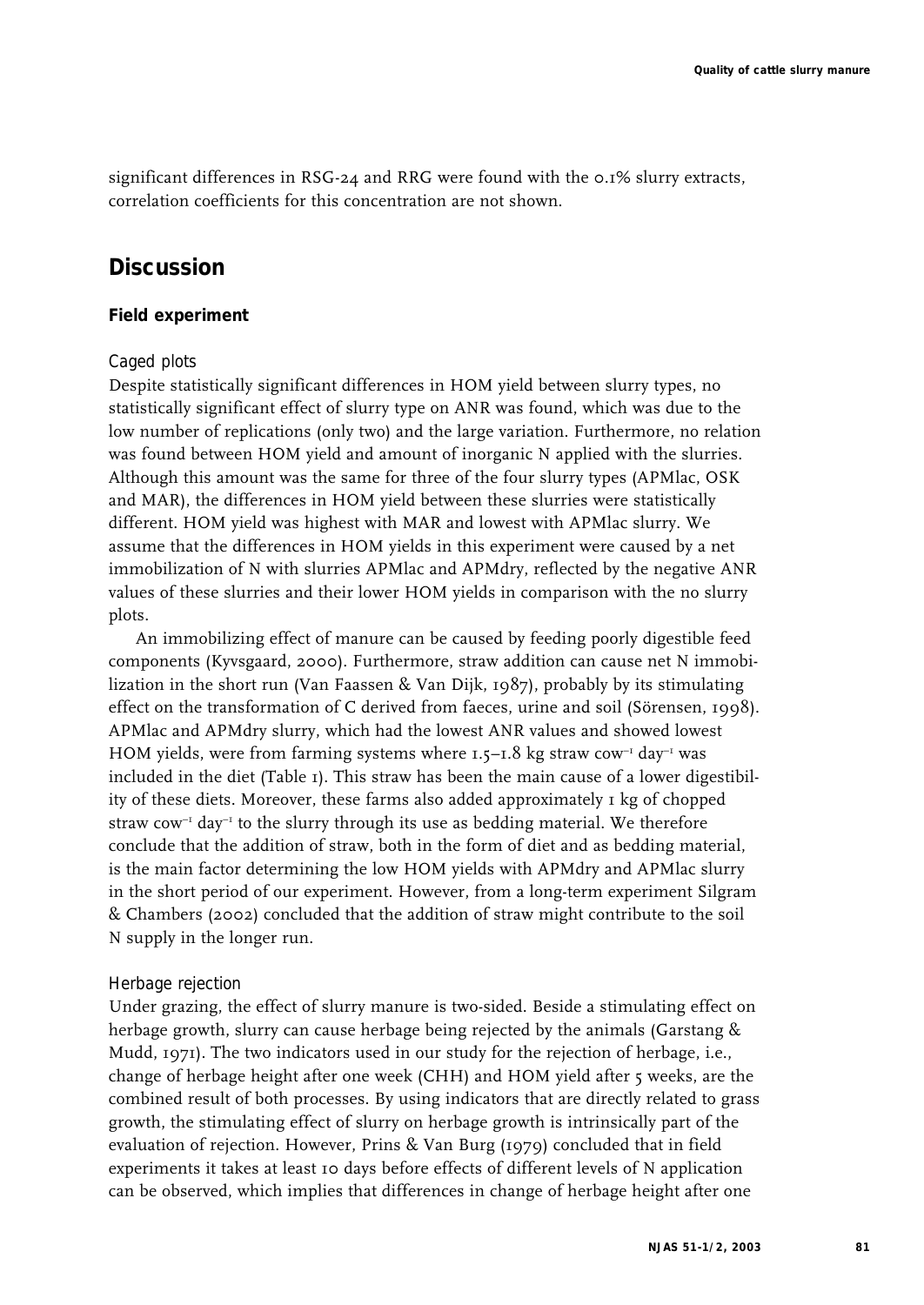week (CHH) were primarily caused by differences in grazing behaviour.

The animals had free access to the whole pasture, but only 2% of the area was treated with slurry. Indifference of the animals to graze on the slurry-treated plots would imply a decrease in CHH similar to that of the control plots. However, all slurry-treated plots showed a significantly higher mean CHH (Table 4) than the controls, indicating that all slurries indeed caused herbage rejection. Moreover, indifference also would imply a HOM yield on the slurry-treated plots more or less equal to the yield on the control plots. However, for the APMlac, OSK and MAR slurries this yield was significantly higher (Table 4), which is another indication that these slurries did cause rejection.

Several researchers observed herbage being rejected near faeces or slurry manure (Marten & Donker, 1964; Garstang & Mudd, 1971; Bosker *et al*., 2003). Marten & Donker (1966) showed that non-acceptability of manure-affected pasture was not associated with characteristics of the pasture but directly with the manure itself. Dohi *et al*. (1991) demonstrated that odour is the major cause of herbage rejection. Odour is most closely related to concentrations of VFA and volatile aromatic compounds (Zahn *et al*., 2001) for which carbohydrates and proteins are biochemical precursors (Mackie *et al*., 1998). Miller & Varel (2001) – using a starch-rich diet – concluded that starch was the most likely biochemical source of fermentation products in cattle slurry manure. According to these authors protein fermentation will become dominant after starch has become limiting. In our study, CHH as an indicator of herbage rejection was significantly and positively correlated with the NH $_{\rm 3}/{\rm NH}_4$ +N content of the slurry. This may suggest that ammonia or other nitrogenous end products of protein fermentation were responsible for the herbage rejection.

### **Bio-assay**

#### *Possible inhibiting factors*

A number of chemical substances in the slurry extracts were significantly and negatively correlated with the results of the cress germination test (Table 6), indicating that they all may play a role in the phytotoxic effects of the slurries. However, some of the substances also showed a strong mutual correlation. Fortunately, of a number of these substances, inhibiting mechanisms and critical inhibiting values for cress seeds are known.

 $NH_{3}/NH_{4}$ +N in solution can be toxic to plant growth. Its toxicity is mainly caused by ammonia (NH<sub>3</sub>), which affects plant growth and metabolism even at (low) concentrations at which NH4 + is not harmful (Mengel & Kirkby, 1987). The concentration of ammonia depends on the concentration of NH<sub>4</sub><sup>+</sup>-N via the equilibrium NH<sub>4</sub><sup>+</sup>(aq)  $\Leftrightarrow$  $NH<sub>3</sub>$  (aq) + H<sup>+</sup> and on the volatilization of NH<sub>3</sub> (Bennet & Adams, 1970). Several researchers have found that ammonia is playing an important inhibiting role in phytotoxicity experiments (Wong et al., 1983; Tiquia & Tam, 1998). A NH<sub>3</sub> concentration of 0.13 mmol  $l^{-1}$  has been proven to be toxic, while a concentration of 6 mmol<sup>-1</sup> is lethal (Bennet & Adams, 1970). In our study the NH<sub>2</sub> concentrations (as calculated from  $pH$ and NH $_4^{\ast}$  concentration by means of the equilibrium equation) in the slurry extracts ranged from 0.02 to 4.30 mmol  $l^{-1}$  and were highly and significantly correlated with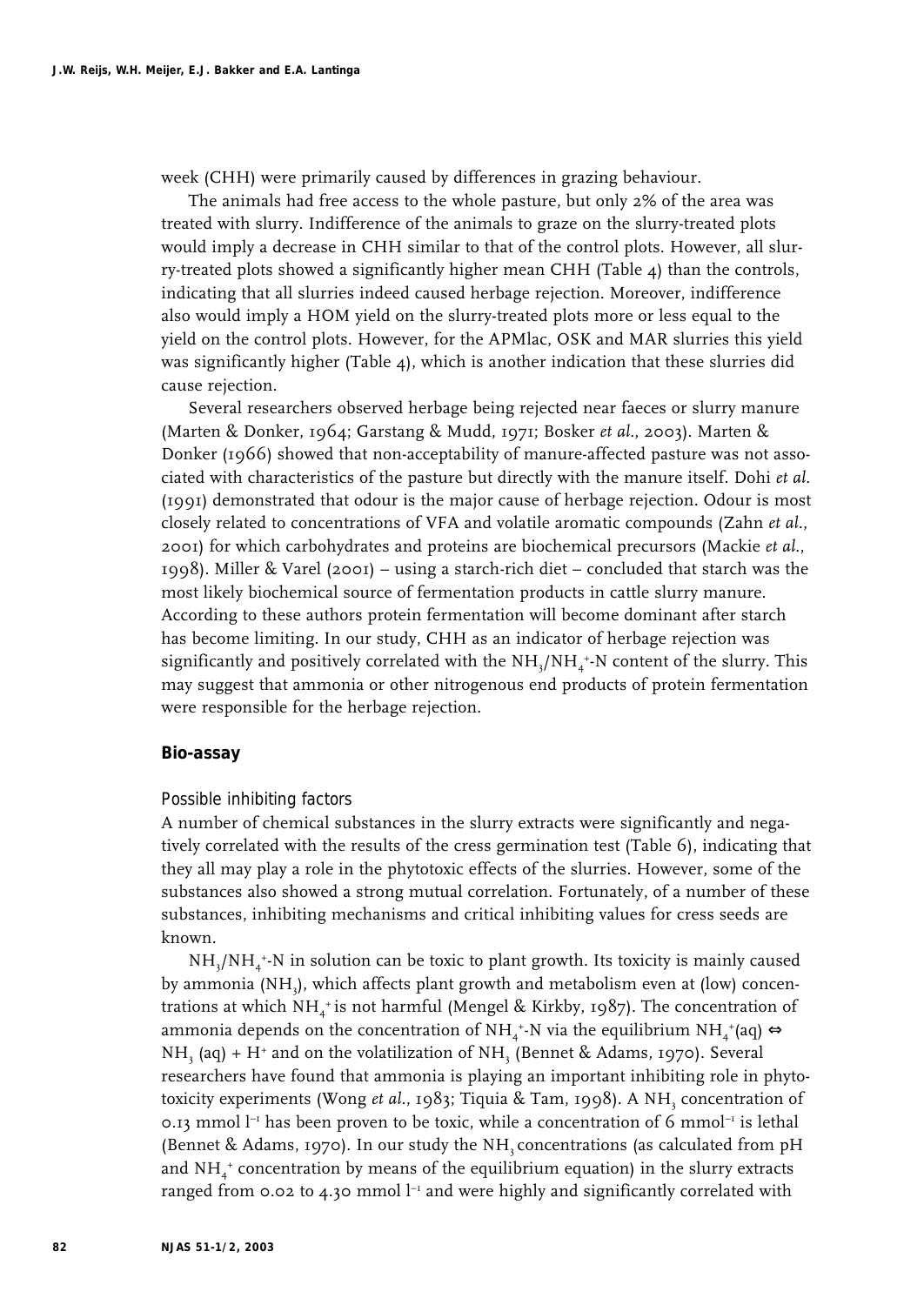the results of the germination test at extract concentrations where inhibition occurred. Figure 2 shows that the germination index remained above 60 when NH, was below 0.13 mmol  $l^{-1}$  and that it dropped rapidly with higher concentrations. It therefore is very likely that ammonia played an important role in the phytotoxicity observed, especially in the range of  $o.I-I.o$  mmol  $l<sup>-1</sup>$ . However, above 1 mmol  $l<sup>-1</sup>$  no germination took place at all, although the lethal value of 6 mmol l<sup>-1</sup> was not reached. This indicates that ammonia was not the only inhibiting factor in the slurry extracts.

Also salinity can have a detrimental effect on seed germination and plant growth, especially in the seedling stage (Adriano *et al*., 1973; Mengel & Kirkby, 1987). In general, salinity effects are mostly negligible in extracts with an EC of  $2 \text{ mS cm}^{-1}$  or less (Patrick *et al*., 1963; Mengel & Kirkby, 1987). With extract concentrations of 0.5% and 1%, EC fluctuated around this critical value and was significantly correlated with RSG-24 and RRG. Figure 2 shows that the germination index indeed decreased rapidly around an EC of  $2 \text{ mS cm}^{-1}$ . These results indicate that apart from ammonia also



Figure 2. Effect of different levels of ammonia, phenol and copper in, and of electric conductivity of cattle slurry manure extracts on germination index of cress seeds. Vertical lines indicate inhibiting values known from literature.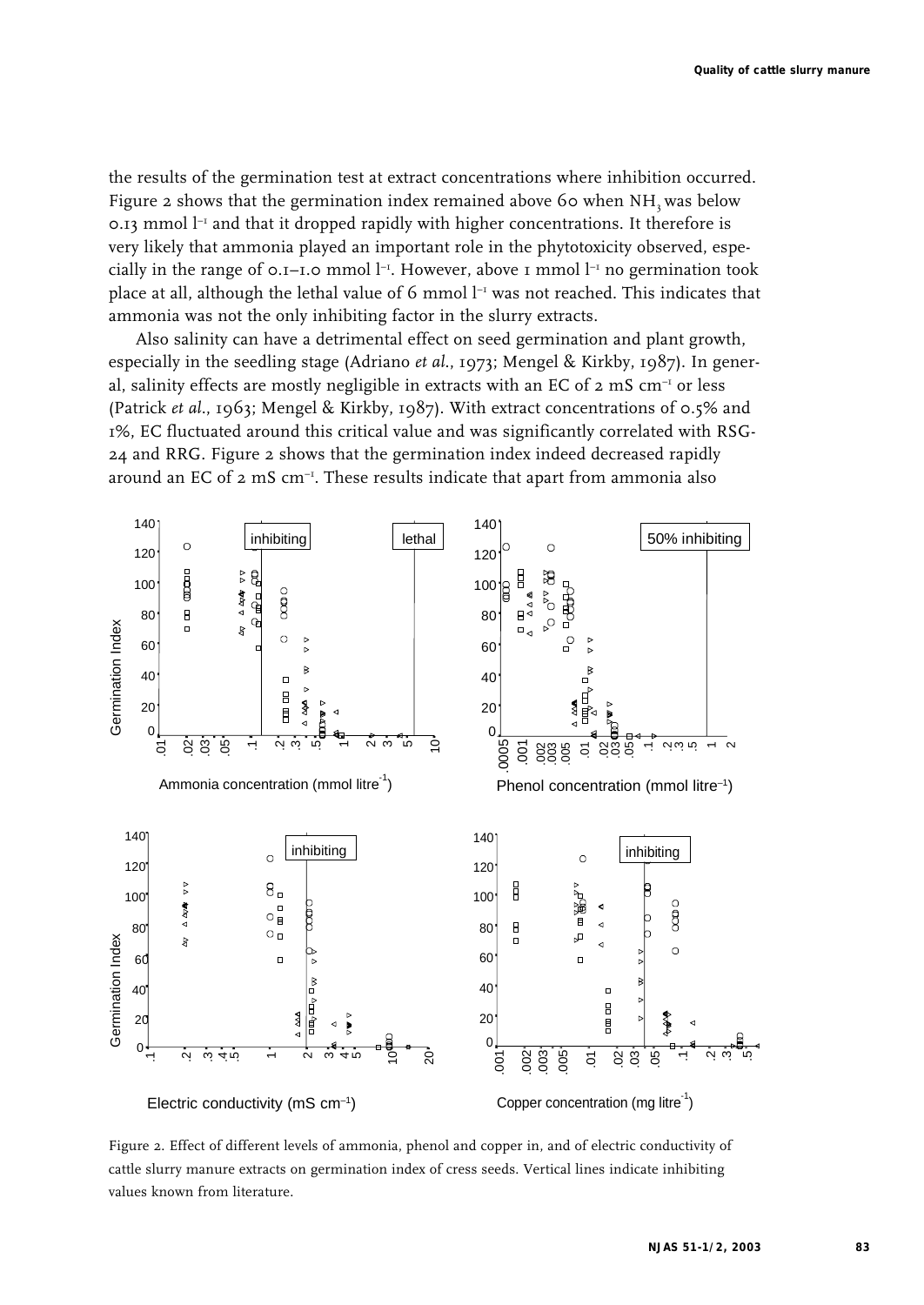salinity was an important inhibiting factor in our experiment.

Heavy metals can cause a marked delay in germination and can inhibit plant growth severely (Wollan *et al*., 1978). However, critical concentrations at which heavy metals in slurry manure extracts become toxic are likely to be higher than the critical values found in literature, because of the relatively high amount of organic compounds that can bind heavy metals (Morel, 1983). Water-extractable Cd concentrations in this experiment ranged from 0.04 to 0.26 mg  $l^{-1}$ . The higher Cd concentrations may have had a slight inhibiting effect because they were similar to minimal inhibitory concentrations in substrates of  $\sigma$ . 2 mg  $l^{-1}$  (Page *et al.*, 1972). However, no significant correlation of Cd concentrations with any of the results of the germination test was found. We therefore assume that Cd did not have an inhibiting effect. Waterextractable Cu concentrations in the slurry extracts ranged from 0.004 to 0.68 mg  $l^{-1}$ , whereas 0.04 mg  $l^{-1}$  has been shown to inhibit root growth of plants (Craig, 1978). With the 0.5% and 1% extracts, Cu concentrations fluctuated around the critical value. The statistically significant correlation between Cu concentration and RSG-24 with the 1% extracts and RRG and GI with the 0.5% extracts, indicate that Cu concentration may have been an inhibiting factor. However, in a number of extracts with Cu concentrations below the critical range, low GI values were found, indicating that there were more inhibiting factors involved (Figure 2). On the other hand, some extracts with Cu concentrations far above the critical values showed a high GI, indicating that the inhibiting effect of Cu was not very strong. Concentrations of Zn in this experiment ranged from 0.015 to 1.43 mg  $l^{-1}$  and were below critical values found in literature, ranging from 75 mg  $l^{-1}$  to 600 mg  $l^{-1}$  (Davies, 1977; Webber, 1977). We therefore assume that Zn was not an inhibiting factor. The statistically significant correlation between Zn concentration and RSG-24 with the 1% extracts, and RRG with the 0.5% extracts can be explained by the strong correlation between Cu and Zn.

Negative effects of slurry manure may possibly be explained by the inhibitory effect of nitrogenous compounds like biogenic amines or phenolic compounds that result from the degradation of excessive protein (Van Bruchem *et al*., 1999b). Indeed, phenol can have a negative effect on root growth. Arambasic *et al*. (1995) found a growth inhibition with cress of 50% at 0.86 mmol  $l^{-1}$ . However, even with the 5% extract, phenol never exceeded toxic limits: the highest value for phenol in the germination test was 0.075 mmol  $l^{-1}$  (Figure 2). The statistically highly significant correlation between phenol and the germination parameters can be explained by the high correlation between phenol and ammonia concentration ( $R^2$  = 0.99). Also for indol and scatol high and statistically significant correlations with the results of the germination test were found, suggesting that indol and scatol may have had an inhibiting effect. However, these compounds were also strongly correlated with the concentration of  $\mathrm{NH}_3/\mathrm{NH}_4$ \*-N. Unfortunately, we did not find critical inhibiting values for these compounds in literature and cannot therefore draw any conclusion as to their direct inhibiting effect. The only biogenic amine detected was putrescine, in very low concentrations. Putrescine was significantly correlated with RSG-24 for the 1% extract and with GI for the 0.5% extract, so it may have inhibited germination and root growth. On the other hand, there was also a strong positive correlation of putrescine with the amount of Cu. So, again we cannot draw firm conclusions on the direct inhibiting effect of this amine, but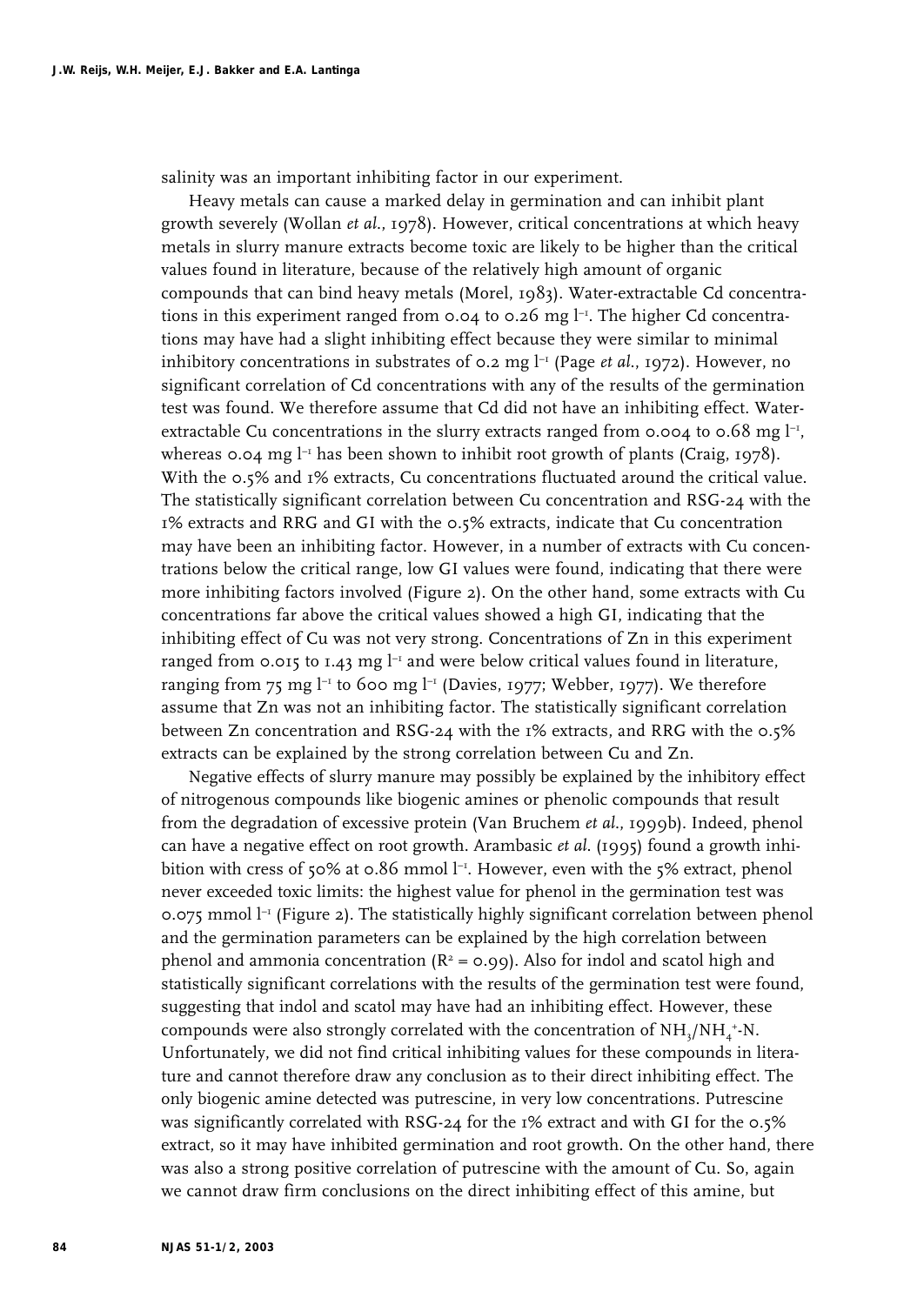considering its very low concentrations such an effect was not very likely.

### *Phytotoxicity and slurry quality*

The bio-assay has made evident that slurry manure can be phytoxic to cress seeds and seedlings and that there were differences in this phytotoxicity between the four slurry types investigated. The ranking order of the slurries according to their phytotoxic effect (based on GI) was MAR > APMlac > OSK > APMdry for all extracts. The two slurries with a relatively high C/N ratio (OSK and APMdry; Table 2) showed highest germination indices. The undiluted slurry extracts, except APMdry, permanently damaged all cress seeds, indicating that undiluted slurry is highly phytotoxic to cress seeds. The 1% extracts showed the largest differences in germination, whereas with the 0.5% extracts the largest differences were observed in root growth. These concentrations seem to be most appropriate to test phytotoxicity of slurry with cress seeds. Ammonia and EC appeared to be the most important slurry parameters with inhibiting effects. Besides, Cu may have had a weak inhibiting effect too. These findings are in agreement with the results of Groenwold & Keuning (1988), who observed in a pot experiment with perennial ryegrass that NH $_4^{\ast}$  and electric conductivity were the main factors causing toxicity. It is not clear whether other nitrogenous compounds also play a specific role in the inhibiting effect of slurry manure.

However, the ranking order of slurries based on their phytotoxicty to seeds and seedling roots was similar to the ranking order when based on herbage yield after five weeks of undisturbed growth. In other words, the slurry that showed greatest phytotoxicity in the seed germination bio-assay performed best in terms of herbage yield. A number of important factors could have played a role: (1) the buffering capacity of soil, (2) the sensitivity of the type of seed used, (3) the difference between inhibition of seed germination and phytotoxicity to already existing roots, and (4) differences in time scale of effects on germination and herbage growth. Therefore, we argue that it is necessary to use or develop other laboratory tests to evaluate slurry quality that show greater resemblance with what is observed in the field. In this respect the pot experiment with barley described by Kehres (1990) for testing compost quality can be an interesting alternative.

# **Conclusions**

The dairy farmers of the environmental co-operatives VEL and VANLA are aiming at an improvement of slurry manure through an adapted feeding strategy (Verhoeven *et al*., 2003). In our study several characteristics of slurry manure quality that can be affected by feeding strategy were explored. The results show (1) short-term effects on nitrogen recovery and undisturbed herbage yield, (2) differences in herbage rejection by grazing heifers, and (3) differences in phytoxicity as observed in a cress seed bioassay. However, the ranking order of slurries based on their phytotoxicty to seeds and seedling roots was similar to the ranking order when based on herbage yield after five weeks of undisturbed growth. In other words, the slurry that showed greatest phytotoxicity in the seed germination bio-assay performed best in terms of herbage yield.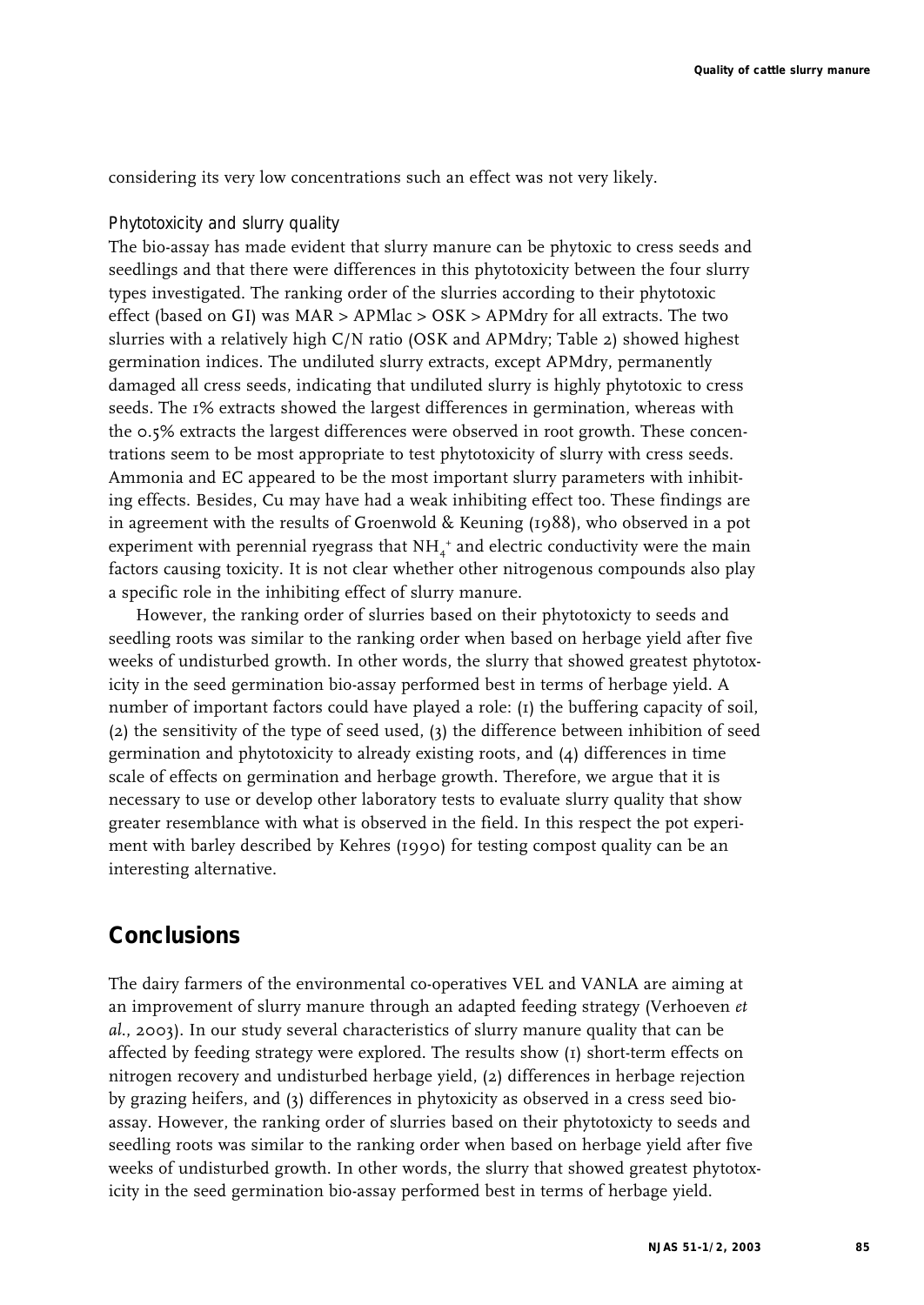Therefore, we argue that it is necessary to use or develop other laboratory tests to evaluate slurry quality that show greater resemblance with what is observed in the field.

# **Acknowledgements**

We wish to thank Jan Dijkstra, Wageningen University, Animal Feeding Group, Lijbert Brussaard, Wageningen University, Department of Soil Quality and Frank Verhoeven, Wageningen University, Rural Sociology Group for their valuable comments on an earlier version of this paper. The laboratories of Wageningen University, Animal Feeding Group and Biological Farming Systems Group, and ID TNO Lelystad are gratefully acknowledged for their chemical analyses, and Jaap Van Bruchem, Hennie Halm and Ester Reijs are thanked for their assistance during the experiments.

# **References**

- Aarts, H. F. M., B. Habekotté & H. Van Keulen, 2000. Nitrogen (N) management in the 'De Marke' dairy farming system. *Nutrient Cycling in Agroecosystems* 56: 231–240.
- Adriano, D.C., A.C. Chang, P.F. Pratt & R. Sharpless, 1973. Effect of soil application of dairy manure on germination and emergence of some selected crops. *Journal of Environmental Quality* 2: 396–399.
- Anonymous, 1974. Klinisches Labor (12th edition). Merck, Darmstadt, pp. 104–108.
- Anonymous, 2001. SPSS base 11.0: User's guide. SPSS, Chicago, 574 pp.
- Arambasic, M.B., S. Bjelic & G. Subakova, 1995. Acute toxicity of heavy metals, phenol and sodium. *Water Resources* 29: 497–503.
- Bennet, A. C. & F.C. Adams, 1970. Concentration of NH<sub>3</sub> (aq) required for incipient NH<sub>3</sub> toxicity to seedlings. *Soil Science Society of America Proceedings* 34: 259–263.
- Bosker, T., N.J. Hoekstra & E.A. Lantinga, 2002. The influence of feeding strategy on growth and rejection of herbage around dung pats and their composition. *Journal of Agricultural Science, Cambridge* 139: 213–221.
- Craig, G.C, 1978. A method of measuring heavy metal tolerance in grasses. *Proceedings of the Rhodesian Scientists Association* 58: 9–16.
- Davies, G.R, 1977. Pot experiments testing zinc, copper and nickel salts on the growth and composition of crops. In: Inorganic Pollution and Agriculture. Ministry of Agriculture, Fishery and Foods, London, pp. 191–204.
- Dohi, H., A. Yamada & S. Entsu, 1991. Cattle feeding deterrents emitted from cattle faeces. *Journal of Chemical Ecology* 17: 1197–1203.
- Dohi, H., S. Ogura, T. Kosako, Y. Hayashi, A. Yamada & S. Shioya, 1999. Separation of deterrents to ingestive behavior of cattle from cattle faeces. *Journal of Animal Science* 77: 756–761.
- Garstang, J.R. & C.H. Mudd, 1971. The rejection of contaminated herbage by dairy cows. *Journal of the British Grassland Society* 27: 194.
- Groenwold, J. & J.A. Keuning, 1988. Relation between composition of cow urine and the occurrence of urine scorching patches in grassland. CABO, Wageningen,13 pp. (In Dutch)
- Henkens, P. & H. Van Keulen, 2001. Mineral policy in the Netherlands and nitrate policy within the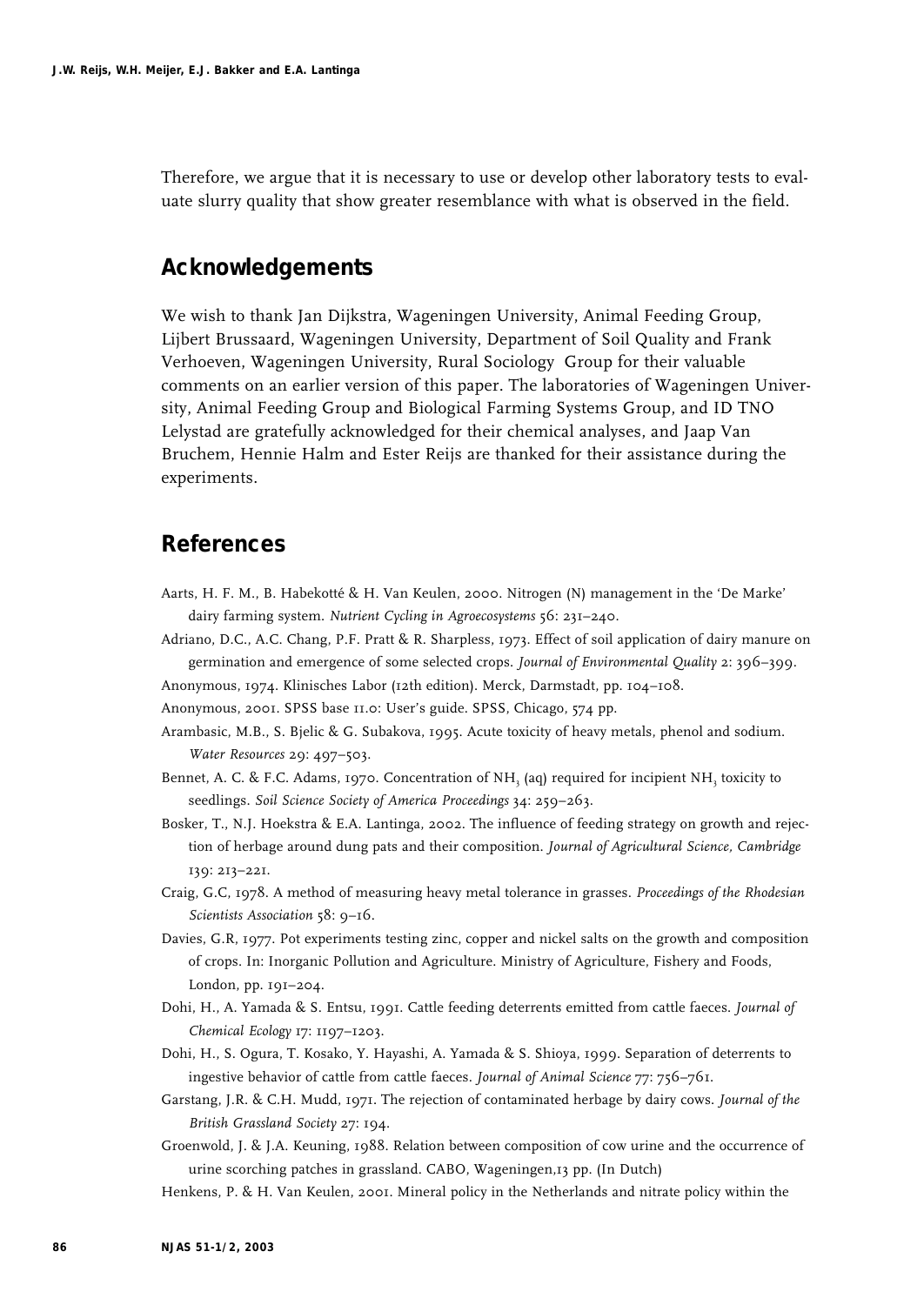European Community*. Netherlands Journal of Agricultural Science* 49: 117–134.

- Hoekstra, N.J., T. Bosker & E.A. Lantinga, 2002. Effects of cattle dung from farms with different feeding strategies on germination and initial root growth of cress (*Lepidium sativum*). *Agriculture, Ecosystems and Environment* 93: 189–196*.*
- Kehres, B., 1990. Zur Qualität von Kompost aus unterschiedlichen Ausgangsstoffen. Fachbereich Landwirtschaft, University of Kassel, Kassel, 262 pp.
- Kyvsgaard, P., P. Sörensen, E. Moller & J. Magid, 2000. Nitrogen mineralization from sheep faeces can be predicted from the apparent digestibility of the feed. *Nutrient Cycling in Agroecosystems* 57: 207–217.
- Langmeier, M., A. Oberson, M. Kreuzer, P. Mäder, D. Dubois & E. Frossard, 2002. Nitrogen fertilizer value of cattle manure applied on soils originating from organic and conventional farming systems. *Agronomie* 22: 789–800.
- Lantinga, E.A., 1988. Grass and milk production: The use of pasture in milk production in western Europe. In: S.R. Kaffka (Ed.), Sustaining the Smaller Dairy Farm in the Northeast. Proceedings of a Conference sponsored by Sunny Valley Foundation, Inc., 4–7 October 1987, Litchfield, Connecticut. Sunny Valley Foundation, New Milford, Connecticut, pp. 32–41.
- Lantinga, E. A., 2000. Management and output of grass-clover swards in mixed farming systems. In: A.J. Rook & P.D. Penning (Eds), Grazing Management. Proceedings British Grassland Society, Occasional Symposium No 34, 29 February – 2 March 2000, Harrogate. British Grassland Society, Reading, pp. 241–242.
- Mackie, R.I., P.G. Stroot & V.H. Varel, 1998. Biochemical identification of biological origin of key odor components in livestock waste. *Journal of Animal Science* 76: 1331–1342.
- Marsh, R. & R.C. Campling, 1970. Fouling of pastures by dung. *Herbage Abstracts* 40: 123–130.
- Marten, G.C. & J.D. Donker, 1964. Selective grazing induced by animal excreta. I. Evidence of occurrence and superficial remedy. *Journal of Dairy Science* 47: 773–776.
- Marten, G.C. & J.D. Donker, 1966. Animal excrement as a factor influencing acceptability of grazed forage. In: Proceedings of 10th International Grassland Congress, 7-16 July 1966, Helsinki. X International Grassland Congress, Helsinki, pp. 359–363.
- Mathur, S.P., G. Owen, H. Dinel & M. Schnitzer, 1993. Determination of compost biomaturity. *Biological Agriculture and Horticulture* 10: 65–85.
- Mengel, K. & E.A. Kirkby, 1987. Principles of Plant Nutrition (4th edition). International Potash Institute, Bern, 745 pp.
- Miller, D. N. & V.H. Varel, 2001. In vitro study of the biochemical origin and production limits of odorous compounds in cattle feedlots*. Journal of Animal Science* 79: 2949–2956.
- Morel, F. 1983. Principles of Aquatic Chemistry. Whiley Interscience, New York, pp. 446.
- Page, A.L., F.T. Bingham & C. Nelson, 1972. Cadmium absorption and growth of various plant species as influenced by solution cadmium concentration. *Journal of Environmental Quality* 1: 288–291.
- Paré, T., E.G. Gregorich & H. Dinel, 1997. Effects of stockpiled and composted manures on germination and initial growth of cress *(Lepidium sativum)*. *Biological Agriculture and Horticulture* 14: 1–11.
- Patrick, Z.A., T.A. Toussoun & W.C. Snyder, 1963. Phytotoxic substances in arable soils associated with decomposition of plant residues. *Phytopathology* 53: 152–161.
- Prins, W.H. & P.F.J. Van Burg, 1979. The Seasonal Response of Grassland to Nitrogen at Different Levels of Nitrogen Pretreatment. 1. Experiments 1972 and 1973. Netherlands Nitrogen Technical Bulletin No 11, Agricultural Bureau of the Netherlands Fertilizer Industry, The Hague, 45 pp.

Scheepers, J.H., 1978. Description and manual for a slurry application machine for field trials (Schepan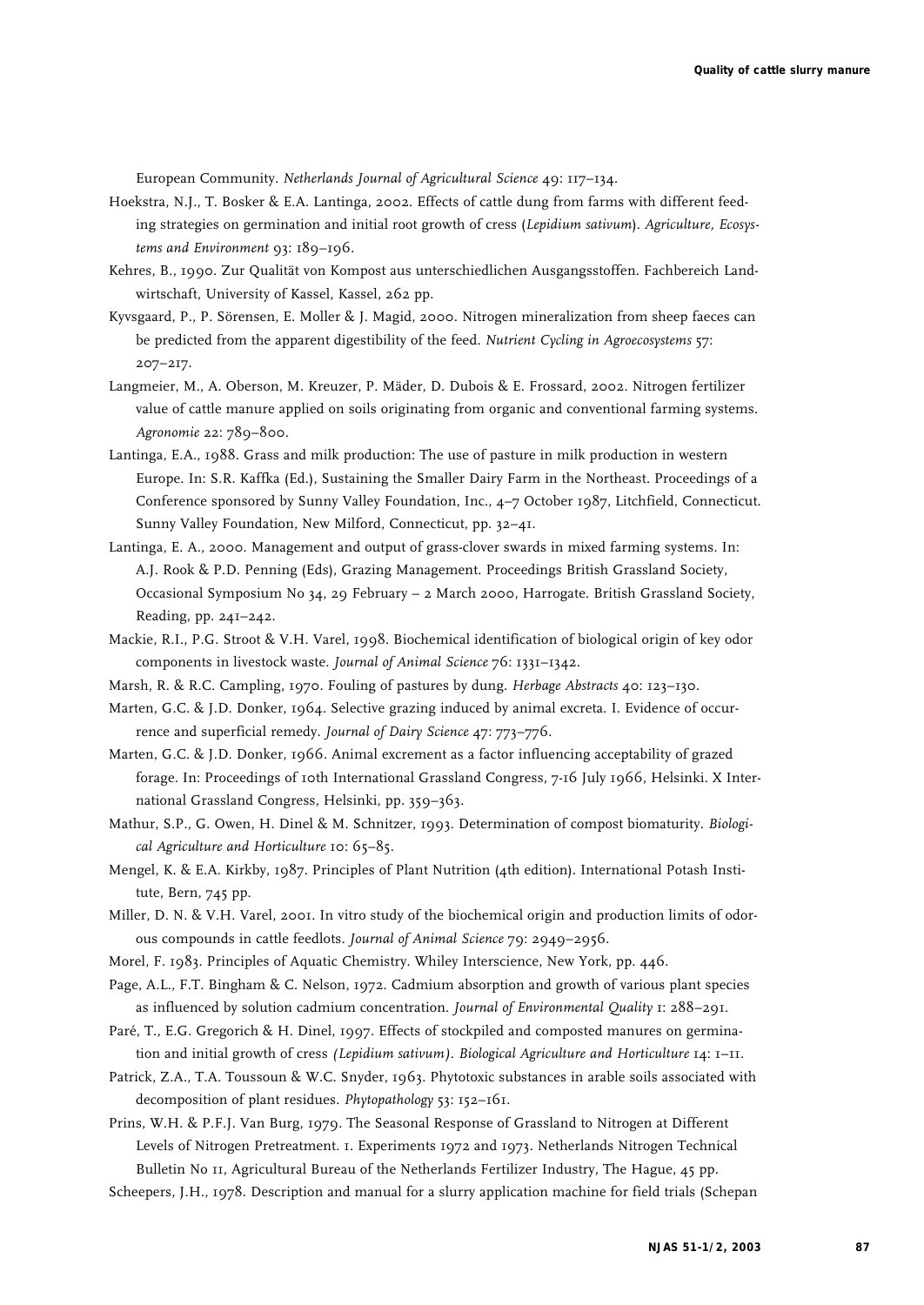MMM) and accompanying equipment. Report No 31, Institute for Soil Fertility, Haren, 26 pp. (In Dutch)

- Silgram, M. & B.J. Chambers, 2002. Effects of long-term straw management and fertilizer nitrogen additions on soil nitrogen supply and crop yields at two sites in eastern England*. Journal of Agricultural Science, Cambridge* 139: 115–127.
- Sörensen, P., 1998. Effects of storage time and straw content of cattle slurry on the mineralization of nitrogen and carbon in soil. *Biology and Fertility of Soils* 27: 85–91.
- Stuiver, M., J.D. Van Der Ploeg & C. Leeuwis, 2003. The VEL and VANLA environmental co-operatives as field laboratories. *NJAS – Wageningen Journal of Life Sciences* 51. (This issue)
- Tiquia, S.M. & N.F.Y. Tam 1998. Elimination of phytotoxicity during co-composting of spent pigmanure sawdust litter and pig sludge. *Bioresource Technology* 65: 43–49.
- Van Bruchem, J., H. Schiere & H. Van Keulen, 1999a. Dairy farming in the Netherlands in transition towards more efficient nutrient use. *Livestock Production Science* 61: 145–153.
- Van Bruchem, J., F.P.M. Verhoeven, L. Brussaard & S. Tamminga, 1999b. Diet and manure characteristics in relation to nitrogen flows in a dairy farming system. In: Regulation of Feed Intake. Proceedings of the 5th Zodiac Syposium, CAB International, Wallingford, pp. 219–227.
- Van Der Meer, H.G., R.B. Thompson, P.J.M. Snijders & J.H. Geurink, 1987. Utilisation of nitrogen from injected and surface-spread cattle slurry applied to grassland. In: H.G. Van Der Meer (Ed.), Animal Manure on Grassland and Fodder Crops: Fertilizer or Waste? Martinus Nijhoff, Dordrecht, pp. 47–71.
- Van Faassen, H.G. & H. Van Dijk, 1987. Manure as a source of nitrogen and phosphorus in soils. In: H.G. Van Der Meer (Ed.), Animal Manure on Grassland and Fodder Crops: Fertilizer or Waste? Martinus Nijhoff, Dordrecht, pp. 27–45.
- Van Keulen, H., H.G. Van Der Meer & J.M. De Boer, 1996. Nutrient balances of livestock production systems in the Netherlands. In: Utilization of Local Feed Resources by Dairy Cattle: Perspectives of Environmentally Balanced Production Systems. Proceedings of a Symposium of the Wageningen Institute of Animal Sciences, Wageningen, pp. 3–18.
- Van Soest, P.J., J.B. Robertson & B.A. Lewis, 1991. Methods for dietary fibre, neutral detergent fibre and non-starch polysaccharides in relation to animal nutrition. *Journal of Dairy Science* 74: 3583–3597.
- Velthof, G.L., A. Bannink, O. Oenema, H.G. Van Der Meer & S.F. Spoelstra, 2000. Relationships between animal nutrition and manure quality: A literature review on C, N, P and S compounds. Alterra, Wageningen, 44 pp.
- Verhoeven, F.P.M., J.W. Reijs & J.D. Van Der Ploeg, 2003. Rebalancing soil-plant-animal interactions: towards reduction of nitrogen losses. *NJAS – Wageningen Journal of Life Sciences* 51. (This issue)
- Webber, J., 1977. Effects of zinc and cadmium added in different proportions on the growth and composition of lettuce. In: Inorganic Pollution and Agriculture. Ministry of Agricultural Forestry and Foods, London, pp. 205–210.
- Whitehead, D.C., 1995. Grassland Nitrogen. CAB International, Wallingford, 397 pp.
- Wollan, E., R.D. Davis & S. Jenner, 1978. Effects of sewage sludge on seed germination*. Environmental Pollution* 17: 195–205.
- Wong, M.H., Y.H. Cheung & C.L. Cheung, 1983. The effects of ammonia and ethylene oxide in animal manure and sewage sludge on the seed germination and root elongation of *Brassica parachinensis*. *Environmental Pollution* 30: 109–123.
- Zahn, J.A., A.A. DiSpirito,Y.S. Do, B.E. Brooks, E.E. Cooper & J.L. Hatfield, 2001. Correlation of human olfactory responses to airborne concentrations of malodorous volatile organic compounds emitted